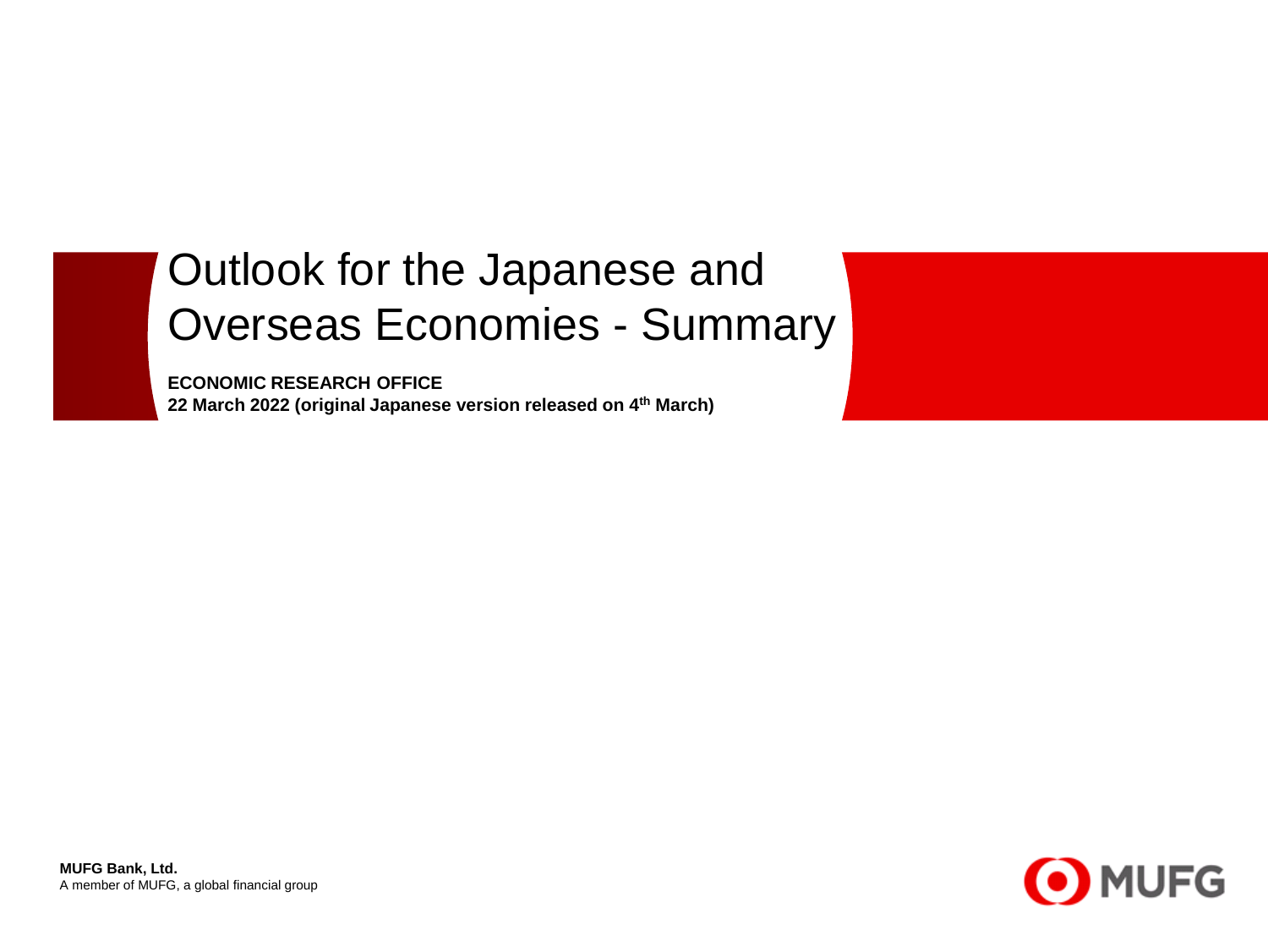### **Contents**

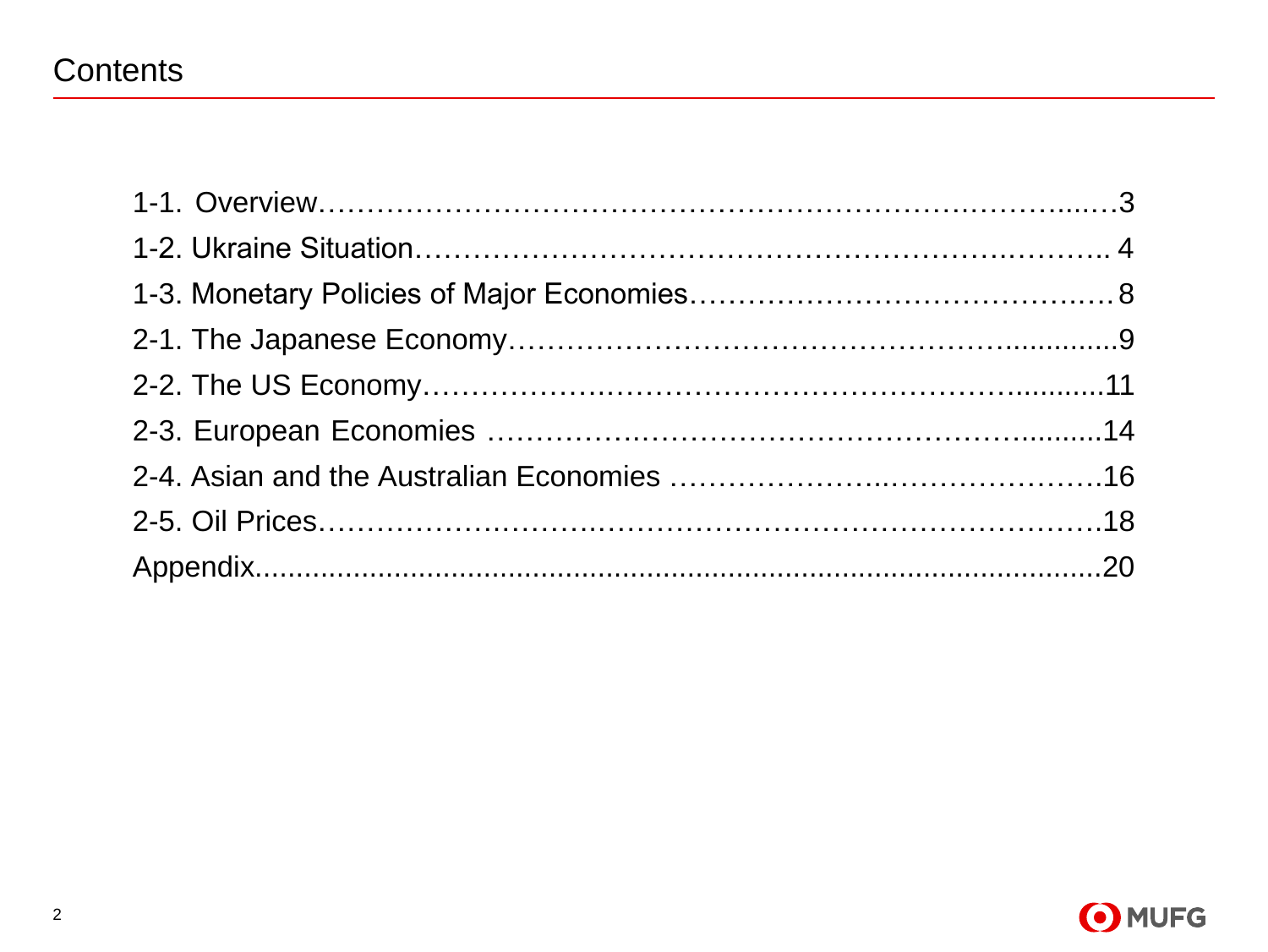### 1-1.Overview

- 2022, the third year of the pandemic, started with the spread of a new variant of the COVID-19 virus. Outlook for the year has included continued economic recovery with further medical improvements such as vaccine coverage and access to treatment drugs, as well as normalization of economic activity mainly in developed economies as people adapt to "living with COVID-19". With inflationary pressures elevated due to pandemicrelated supply constraints and rise in energy prices, central banks' moves toward policy normalization have been drawing focus.
- The latest Ukraine crisis has added new uncertainties to the global economic outlook, with Western economies imposing harsh economic sanctions against Russia. The outcome of this crisis is uncertain at this moment, but unless full-scale restrictions are imposed on energy trade with Russia, a global economic downturn will be avoided as economic activity normalizes. Based on this, we project global real GDP will grow 4.0% YoY in 2022.
	- **Ukraine situation**: Political and military tension remains between Russia and Ukraine (possibility of some cease-fire deal is factored in).
	- Western sanctions: Harsh economic sanctions against Russia, including financial sanctions, will remain in place. Nevertheless, full-scale restrictions on energy trade will be carefully avoided.
	- **Pandemic**: Situation will generally improve on the back of improvements in vaccine coverage and drug access. Restrictions on economic activity will be eased mainly in major economies, and negative economic impact will decrease.

|           |                       |        | <b>Outlook for Major Economies</b> |      |                    |      |     |    | <b>Real GDP Outlook for Select Major Economies</b> |    |    |          |        |
|-----------|-----------------------|--------|------------------------------------|------|--------------------|------|-----|----|----------------------------------------------------|----|----|----------|--------|
|           |                       |        | MUFG outlook (Mar)                 |      | MUFG outlook (Dec) |      | 120 |    | $(2019 \text{ average} = 100)$                     |    |    | Forecast |        |
|           | Real GDP growth rate  | 2020   | 2021                               | 2022 | 2021               | 2022 |     |    |                                                    |    |    |          |        |
| World     |                       | $-3.1$ | 5.9                                | 4.0  | 5.7                | 4.5  | 115 |    | -us<br>-Japan                                      |    |    |          |        |
| <b>US</b> |                       | $-3.4$ | 5.7                                | 3.6  | 5.5                | 4.2  |     |    | -Euro area <sup>⊸</sup> -China                     |    |    |          |        |
|           | Euro area             | $-6.4$ | 5.2                                | 3.5  | 5.0                | 3.7  | 110 |    |                                                    |    |    |          |        |
| <b>UK</b> |                       | $-9.4$ | 7.5                                | 3.9  | 6.9                | 4.5  | 105 |    |                                                    |    |    |          |        |
|           | Japan (fiscal year)   | $-4.5$ | 2.5                                | 3.1  | 2.8                | 3.6  |     |    |                                                    |    |    |          |        |
|           | Japan (calendar year) | $-4.5$ | 1.7                                | 2.5  | 1.8                | 3.6  | 100 |    |                                                    |    |    |          |        |
|           | Asia (11 countries)   | $-0.8$ | 7.0                                | 5.4  | 6.9                | 5.5  |     |    |                                                    |    |    |          |        |
|           | China                 | 2.3    | 8.1                                | 4.7  | 7.9                | 5.3  | 95  |    |                                                    |    |    |          |        |
|           | ASEAN (5 countries)   | $-3.4$ | 3.3                                | 5.6  | 3.2                | 5.5  |     |    |                                                    |    |    |          |        |
|           | Indonesia             | $-2.1$ | 3.7                                | 5.2  | 3.7                | 5.2  | 90  |    |                                                    |    |    |          |        |
|           | Thailand              | $-6.1$ | 1.6                                | 3.8  | 1.0                | 3.8  |     |    |                                                    |    |    |          |        |
|           | Malaysia              | $-5.6$ | 3.1                                | 6.3  | 3.5                | 6.3  | 85  |    |                                                    |    |    |          |        |
|           | The Philippines       | $-9.6$ | 5.6                                | 6.8  | 4.9                | 6.5  | 80  |    |                                                    |    |    |          |        |
|           | Vietnam               | 2.9    | 2.6                                | 7.6  | 2.4                | 7.0  |     | 18 | 19                                                 | 20 | 21 | 22       | (Year) |

Source: Statistics from each country, IMF, MUFG Bank Economic Research Office

Source: Statistics from each country, MUFG Bank Economic Research Office



**Assumptions**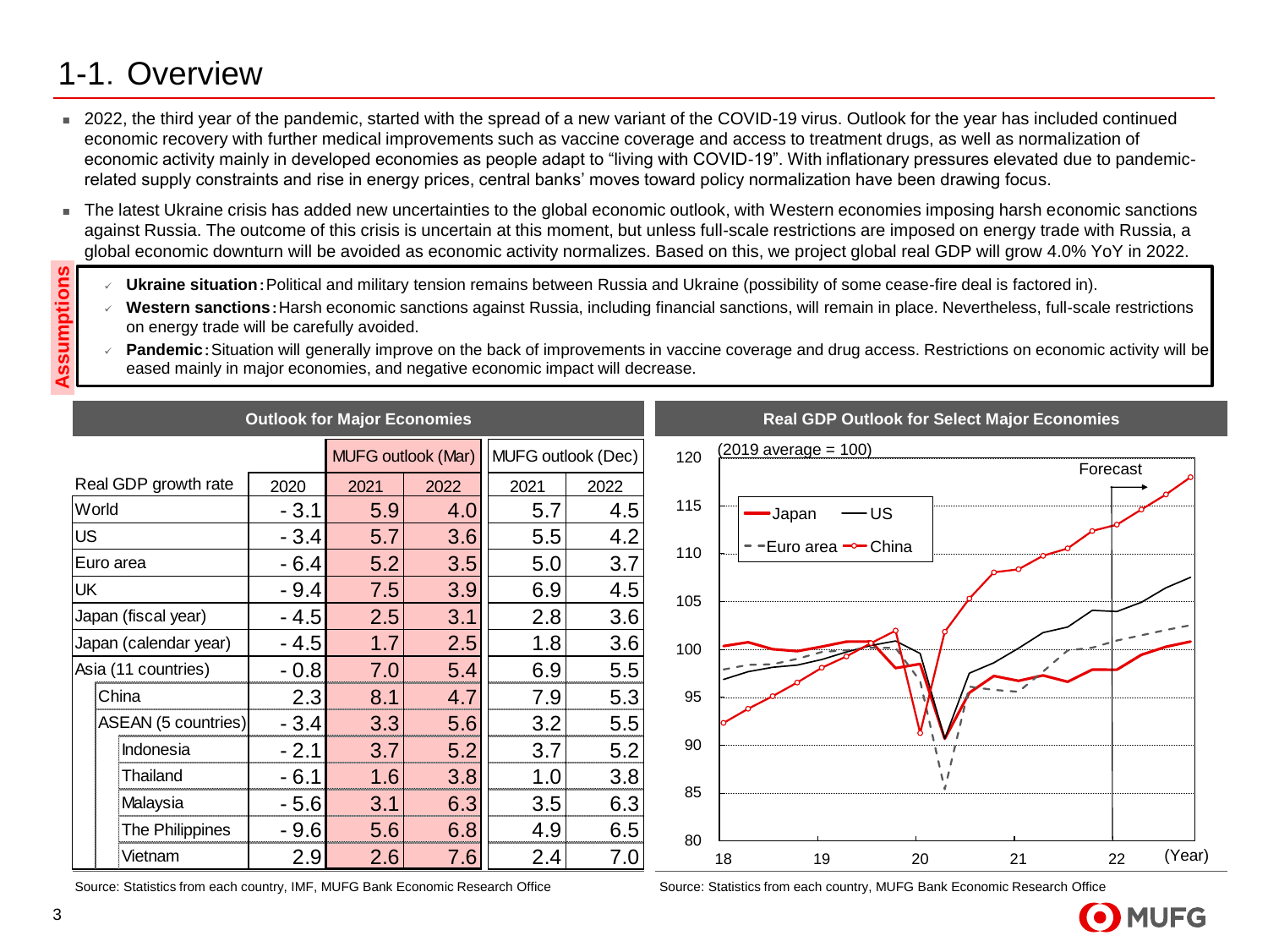#### 1-2. Ukraine Situation: Impact on the Russian Economy – Financial

- The expulsion of Russian banks from the international financial system and sanctions targeting the Central Bank of Russia's foreign reserves have significantly weakened Russia's financial system and deeply affected the Russian economy through restrictions on foreign exchange intervention as well as a drop in the RUB, a rise in inflation rates and high inflation.
- There have also been big hits to the economy from a slump in the volume of trade as Russia was expelled from the financial system and from a withdrawal of foreign capital from Russia.
- Restrictions on the trade of Russian government bonds has hampered the Russian government's ability to raise capital, yet, compared with other emerging economies, Russia's financial situation is sound and the rise in energy prices has boosted the Russian government's revenue (there is a possibility that this rise in energy prices will offset lower trading volumes).
- In addition to downward pressure on the economy from economic sanctions, it is important to also bear in mind the human and economic costs of a prolonged war.



Source: Macrobond, MUFG Economic Research Office Source: Russia's Federal State Statistics Service, World Bank, MUFG Bank Economic Research Office

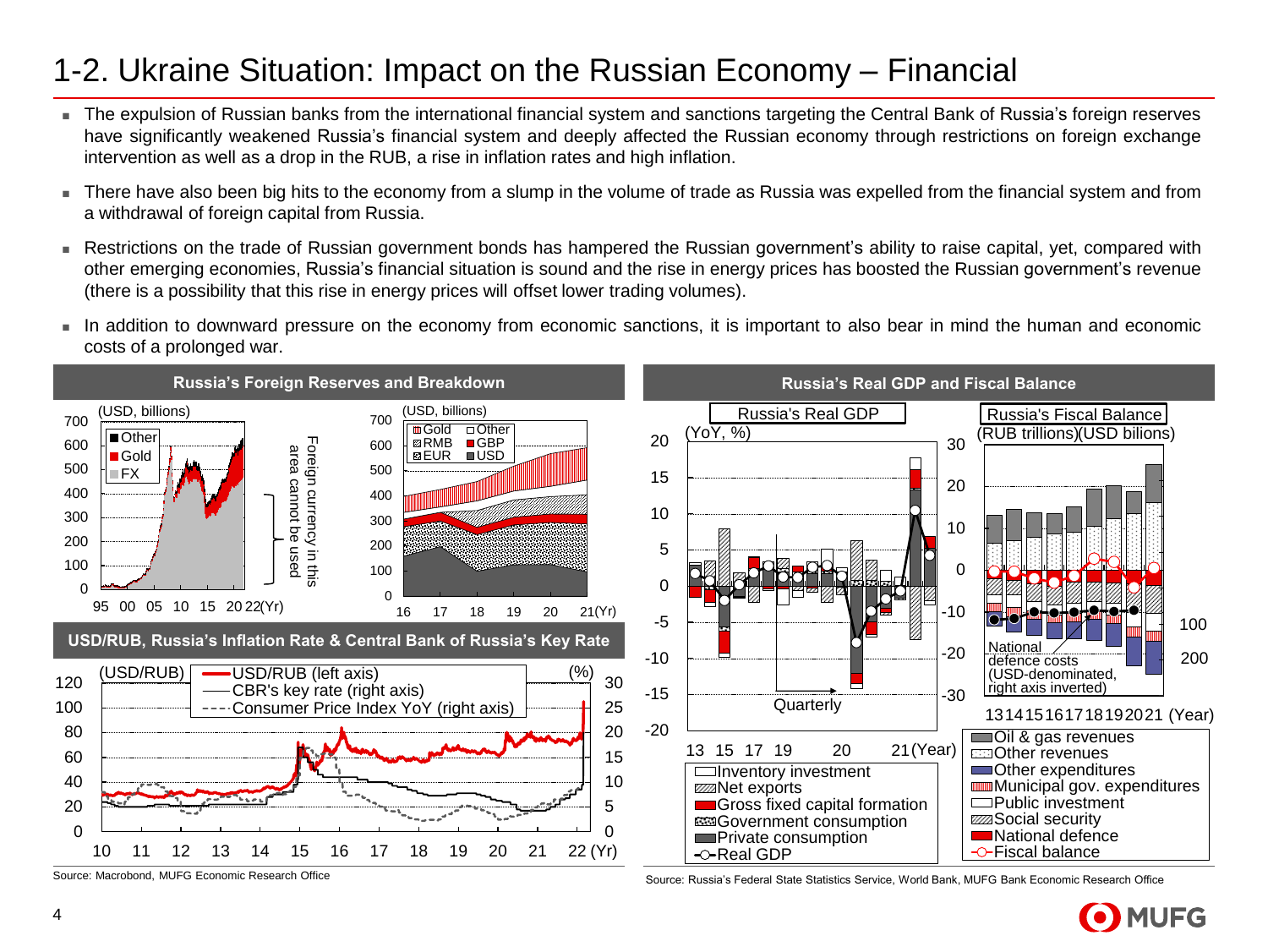#### 1-2. Ukraine Situation: Impact on the Russian Economy – Trade

- The volume of trade between Russia and its trading partners shows both exports and imports to and from the EU have halved.
- It appears that there has been a shift away from the USD to other currencies as a settlement currency for trade over the past few vears, particularly to the EUR. This time, the EU has also enacted its own economic sanctions on Russia, which has limited trading in the EUR too. This will inevitably have a huge impact on Russia's trade settled in foreign currencies.
- It seems that Russia's share of trade with other emerging economies, such as China and India, that is settled in RUB is increasing, but the overall weight of these transactions is limited.



Source: Macrobond, MUFG Economic Research Office Source: Central Bank of Russia, MUFG Bank Economic Research Office

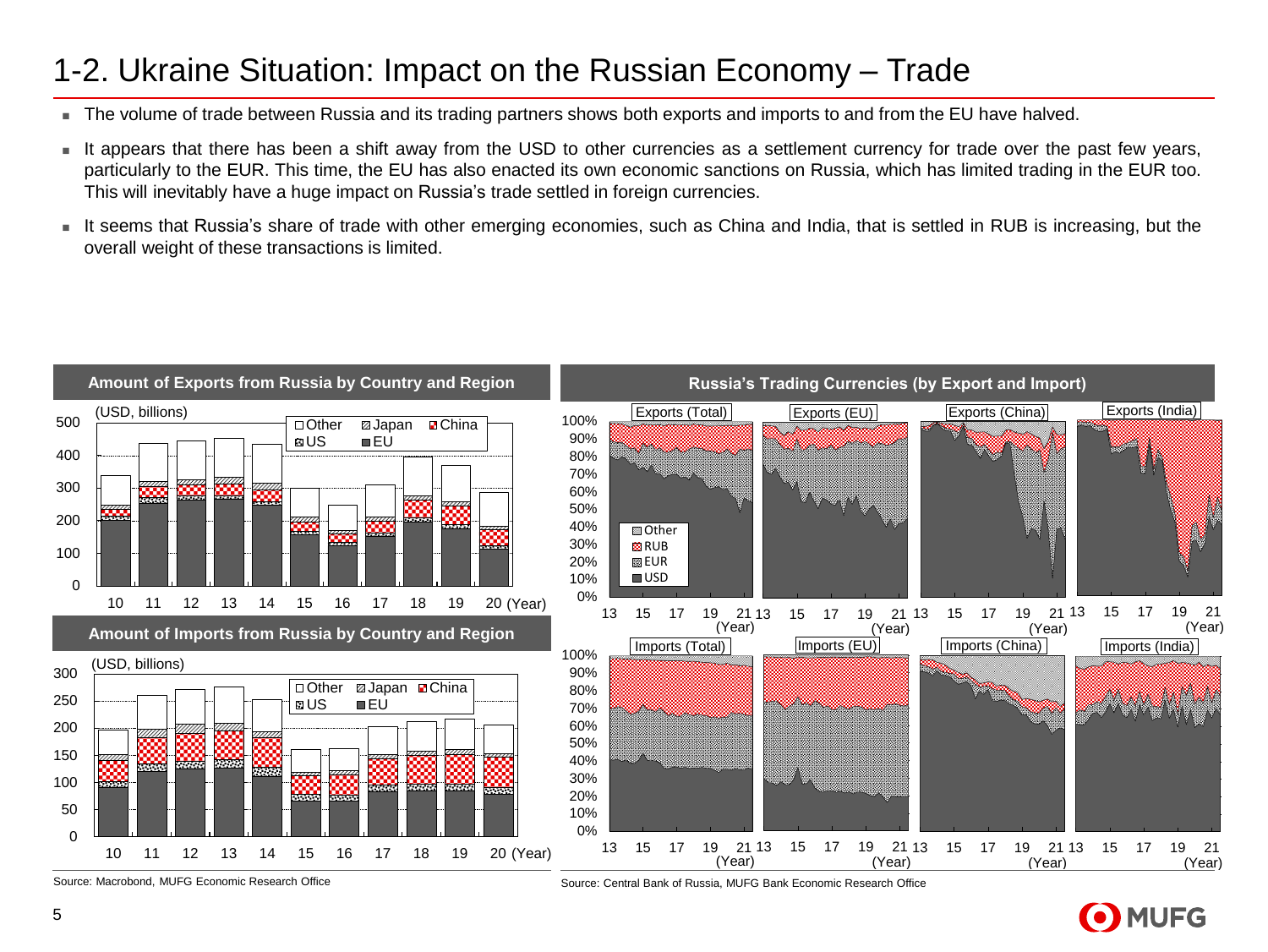### 1-2. Ukraine Situation: Impact to Trade and Energy Prices

- Economic impact of the Ukraine crisis and western sanctions on Russia will manifest through 1) decline in economic activity, especially trade with Russia, due to restrictions on trade and capital market transactions; 2) rise in global commodity prices (especially energy prices) due to decline in Russian exports and resulting inflationary pressures; 3) damage from Russian exposure (financial, energy sectors etc.); and 4) other issues in supply chain (supply of certain goods may be cut off, major route changes in air, marine transportation, cyber risks etc.) On the other hand, the crisis could boost the defense industry.
- <sup>◼</sup> Russia's share in major economies' trade value is relatively limited even for European countries (exports to Russia account for less than 1% of nominal GDP for many countries). Thus, impact of reduced trade with Russia will likely be limited, though secondary and tertiary side effects are difficult to predict.
- Meanwhile, impact on energy prices from restricted Russian supply of crude oil and natural gas should be monitored carefully. If crude oil price remains at \$150 a barrel through the year-end, that would raise CPI growth rate by about 1.3% points in the US, and by 0.8% point in Euro area. If European countries have to curb demand due to limited supply, then economic impact would be significant.



MUFG Bank Economic Research Office

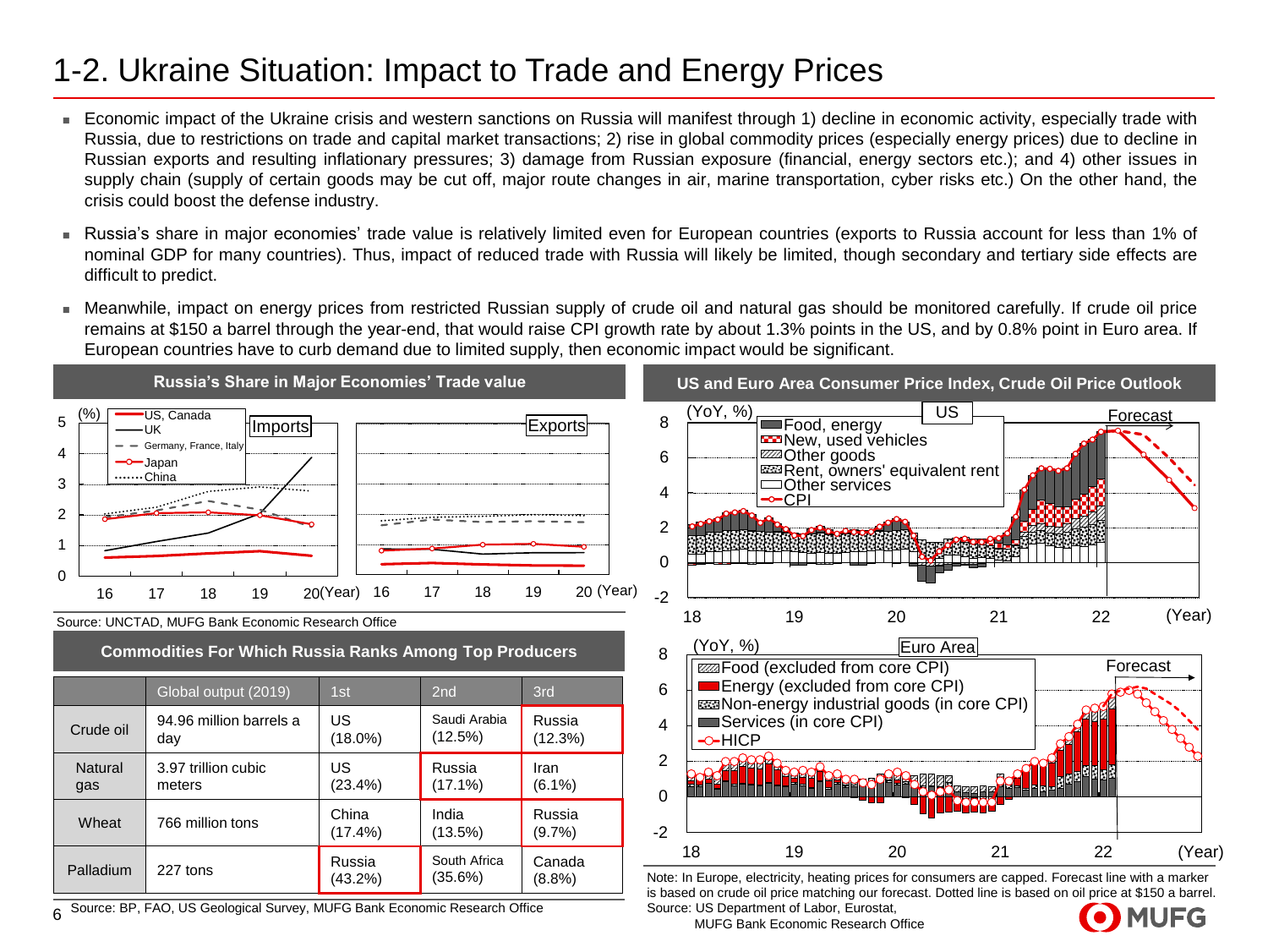#### 1-2. Ukraine Situation: Energy Situation in Europe

- There are concerns about stable energy procurement in Europe due to European economies' heavy reliance on Russia for oil and natural gas. Worries about the volume of the EU's natural gas stocks – which remain below their typical level – have also increased. The current price of European natural gas has risen to its highest level since last year. The rise in energy prices is predicted to spill over to household and business activities and cause a temporary deceleration in the growth of consumption and production.
- The EU's current sanctions reveal it is holding off imposing sanctions on some banks (and blocking them from SWIFT) and it appears to have avoided an all-out disruption to energy procurement. In addition, as far as Russia is concerned, imposing a trade embargo on oil and natural gas as a countermeasure would lead to a decrease in revenue and is not rational economically.
- Looking ahead, the possibility that a situation will be reached where there are large restrictions on the trade of energy cannot be denied, yet it appears unlikely. In the short term, it is important to bear in mind the risk of damage to the natural gas pipelines that run through Ukraine or other accidental disruptions to supply. In the medium-to-long term, it will be necessary to keep an eye out for a shift in Europe's energy policies (such as diversification and a balancing with decarbonisation).



Source: Eurostat, ICE, MUFG Economic Research Office Note: Note: The upper chart is recreated from Eurostat report "From where do we import energy?" Source: Eurostat, MUFG Bank Economic Research Office

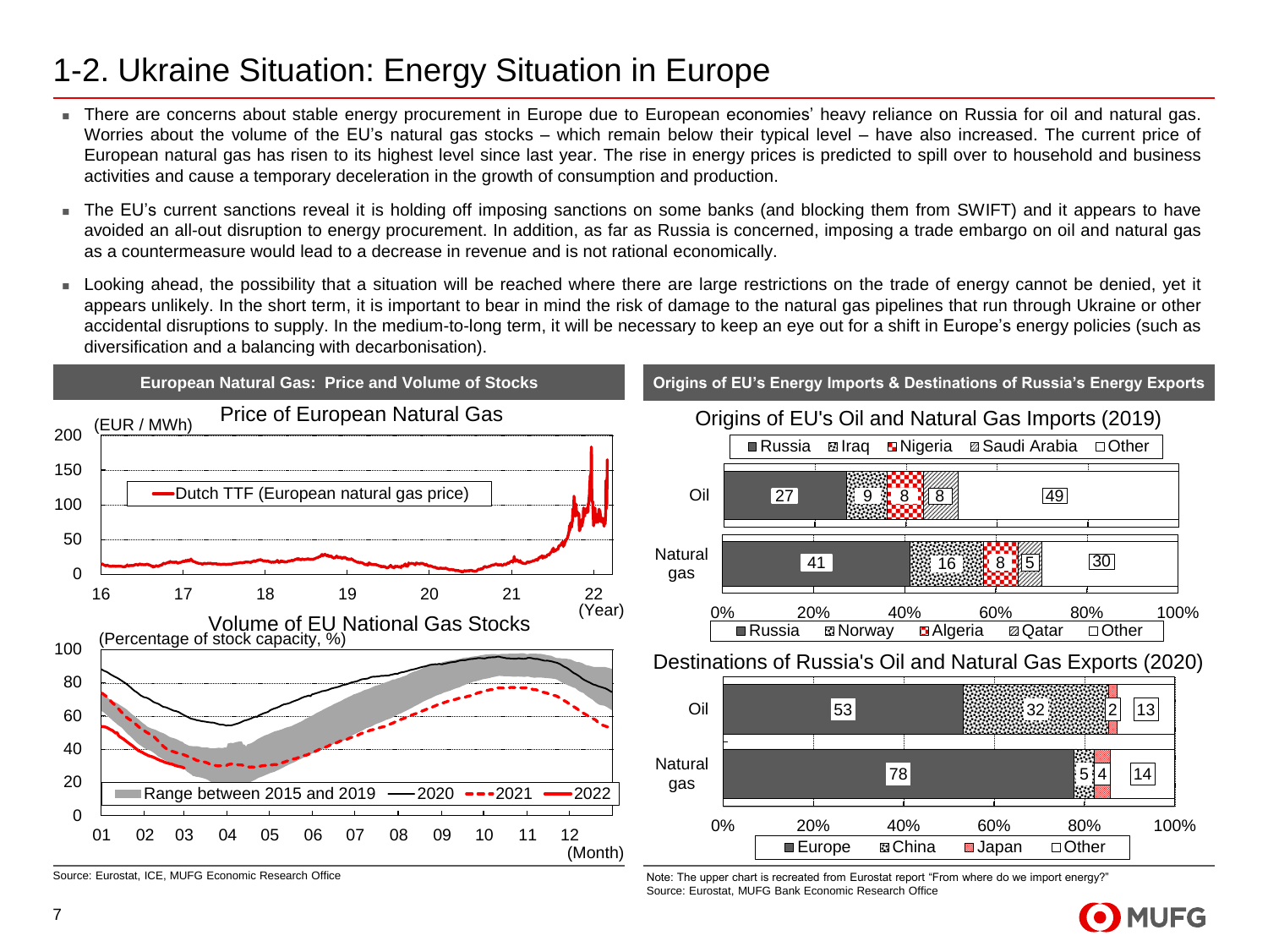### 1-3.Monetary Policy of Major Economies

- Faced with high inflation and tight labor market, major developed economies (except Japan) are moving toward normalization of monetary policy. Bank of England has been the first among major central banks to raise interest rates. The US Federal Reserve has also sent clear signals about starting rate hikes in March. 。
- BOE has already stopped new asset purchases, resulting in a start of balance sheet reduction. FRB and ECB have been tapering, and the Fed is discussing balance sheet reduction.

|               |                        | <b>Monetary Policy of Major Developed Economies</b>                                                                                                                                                                                                                                                                                                                                                                                                                                         |
|---------------|------------------------|---------------------------------------------------------------------------------------------------------------------------------------------------------------------------------------------------------------------------------------------------------------------------------------------------------------------------------------------------------------------------------------------------------------------------------------------------------------------------------------------|
| Country, area | <b>Category</b>        | <b>Current Framework and Outlook</b>                                                                                                                                                                                                                                                                                                                                                                                                                                                        |
| <b>US</b>     | Policy rate            | The Fed has signaled it will raise interest rates at March FOMC meeting (also mentioned the size of the rate hike, which is unusual)<br>Median projections from December FOMC account for three rate hikes each in 2022 and 2023.                                                                                                                                                                                                                                                           |
|               | Asset purchase =       | Timing of balance sheet reduction should be discussed at March and May FOMC meetings.                                                                                                                                                                                                                                                                                                                                                                                                       |
| <b>UK</b>     | Policy rate            | BOE raised policy rate in February from 0.25% to 0.50%, a second rate hike in a row after the rate hike at the previous policy meeting.<br>BOE deputy governor said the UK will likely need "modest" tightening going forward.                                                                                                                                                                                                                                                              |
|               | Asset purchase =       | Balance sheet to be reduced by scaling back reinvestment of securities that have matured.                                                                                                                                                                                                                                                                                                                                                                                                   |
| Euro area     | Policy rate            | The ECB expects its policy rates ""to remain at their present or lower levels until it sees inflation reaching 2 percent that realized<br>progress in underlying inflation is sufficiently advanced to be consistent with inflation stabilizing at 2 percent over the medium term."<br>ECB President Largarde did not rule out 2022 rate hikes at the post-policy meeting news conference in February.                                                                                      |
|               | Asset purchase         | Asset purchase program: purchase of 20 billion euros until just before a rate hike (scale has been temporarily increased to \$40 billion<br>euros a month for April-June 2022 and 30 billion euros for July-Sept 2022.)<br>Pandemic emergency purchase program of up to 1.85 trillion euros. Decision has been made to sunset the program as of March 2022<br>(this is effectively tapering).                                                                                               |
|               | Policy rate            | Bank of Japan will likely maintain a negative interest rate of -0.1% for policy rate balance of its current account deposits.<br>×.                                                                                                                                                                                                                                                                                                                                                         |
| Japan         | Asset purchase $\vert$ | On JGB purchase, status quo is to be maintained (BOJ will purchase long-term JGBs so that 10-year JGB yield stays around 0%. There<br>is no upper limit to the size of purchase.<br>Increased purchase of commercial paper and corporate bonds (total balance is capped around 20 trillion yen) ends in March 2022,<br>shifting away from crisis response.<br>BOJ Gov. Kuroda denied the possibility of near-term policy adjustments at the post-policy meeting news conference in January. |

Source: Central banks of each country or area, MUFG Bank Economic Research Office

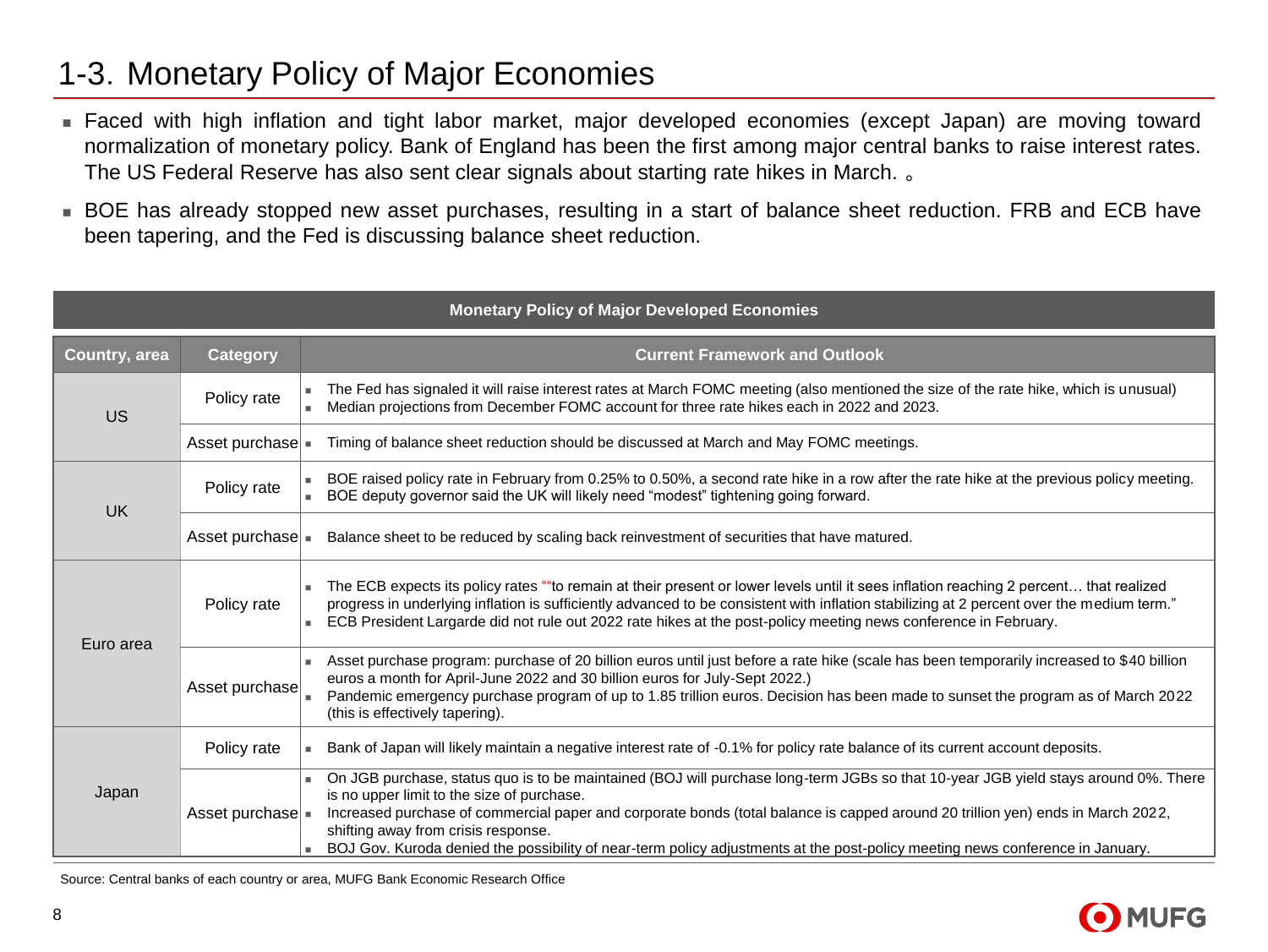### 2-1. Japanese Economy: Overview

- The real GDP growth rate for the October-December quarter last year (first preliminary estimate) was 5.4% QoQ annualised. This marked the first positive result in two quarters as both domestic and foreign demand picked up thanks to an easing of restrictions after the spread of the delta variant calmed and some improvement in supply constraints. There was a huge increase in private consumption, particularly that of services, and growth of both exports and capital expenditure turned positive.
- In the January-March quarter, restrictions were tightened again in a response to the rise in omicron cases and the economy is predicted to slow for a while, especially consumption of face-to-face services. From the April-June quarter onwards, the economy is forecast to continue to recover, providing that the COVID-19 situation calms and restrictions are eased once again. However, a rise in commodity prices owing to the situation in Ukraine could weigh on the economy and slow its recovery a little.
- After rising 2.5% YoY in FY2021, the real GDP growth rate will continue to gradually recover in FY2022 and is expected to record strong growth of 3.1% YoY. Real GDP for FY2022 is forecast to reach the level it recorded in FY2019 before the pandemic.



Source: Cabinet Office, MUFG Bank Economic Research Office Source: Cabinet Office, MUFG Bank Economic Research Office

#### **Japan Real GDP and Outlook (Fiscal Year, Quarterly) Japan Real GDP and Outlook (Fiscal Year, QoQ Annualised)**

|                                        | <b>FY2019</b><br>(Actual) | <b>FY2020</b><br>(Actual) | <b>FY2021</b><br>(Outlook) | <b>FY2022</b><br>(Outlook) |
|----------------------------------------|---------------------------|---------------------------|----------------------------|----------------------------|
| <b>Real GDP</b>                        | $-0.7$                    | $-4.5$                    | 2.5                        | 3.1                        |
| Private consumption                    | $-1.0$                    | $-5.4$                    | 2.7                        | 3.7                        |
| Residential investment                 | 2.6                       | $-7.8$                    | $-1.4$                     | $-1.3$                     |
| Capital expenditure                    | $-0.6$                    | $-7.5$                    | 1.5                        | 4.4                        |
| Inventory investment<br>(contribution) | $-0.2$                    | $-0.2$                    | $-0.1$                     | 0.1                        |
| Public demand                          | 2.1                       | 3.0                       | $-0.1$                     | 1.0                        |
| Net exports (contribution)             | $-0.4$                    | $-0.6$                    | 1.0                        | 0.2                        |
| <b>Exports</b>                         | $-2.2$                    | $-10.5$                   | 12.5                       | 3.1                        |
| Imports                                | 0.2                       | $-6.7$                    | 6.3                        | 2.2                        |
| <b>Nominal GDP</b>                     | 0.3                       | $-3.9$                    | 1.3                        | 3.6                        |
| <b>GDP Deflator</b>                    | 0.8                       | 0.6                       | $-1.1$                     | 0.5                        |

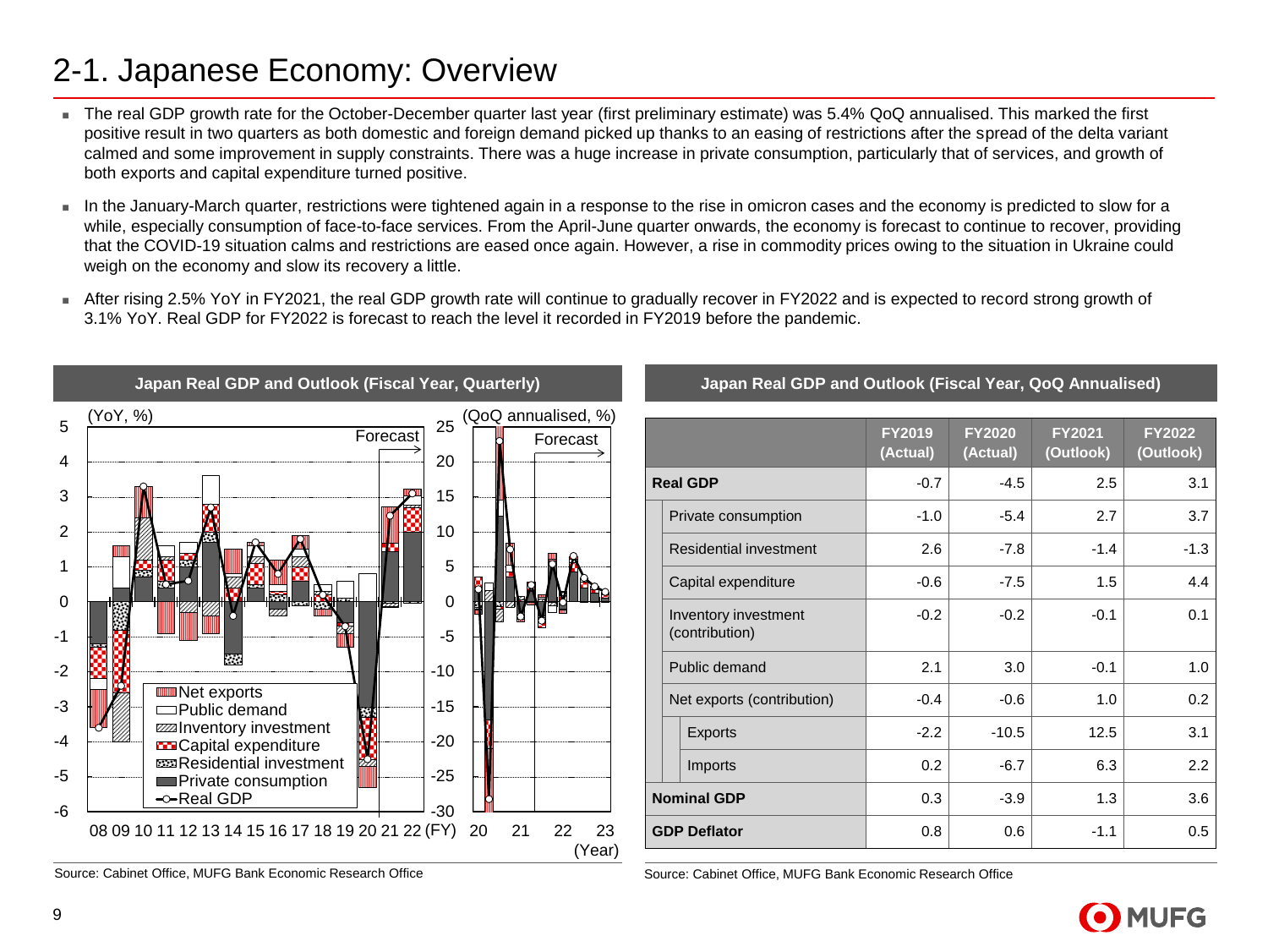#### 2-1. Japanese Economy: Interest Rates and Foreign Exchange

- While they will be affected by the overall trend of US long-term interest rates, Japan's long-term interest rates are predicted to remain within the upper bounds of 0.25% given that the Bank of Japan will not tolerate fluctuations of long-term interest rates greater than 0.25% under its current monetary policy framework.
- Both the JPY and USD are being bought due to the growing tension in Ukraine, and the JPY continues to trade at around JPY115 to the USD for the most part. It is unlikely there will be a resolution to the crisis in Ukraine soon, which may encourage JPY and USD buying in the future. However, while US interest rates continue to rise, Japanese interest rates will remain at current levels, which means the downward pressure on the JPY is expected to increase a little due to the gap in the interest rates.



Source: Bloomberg, MUFG Bank Economic Research Office

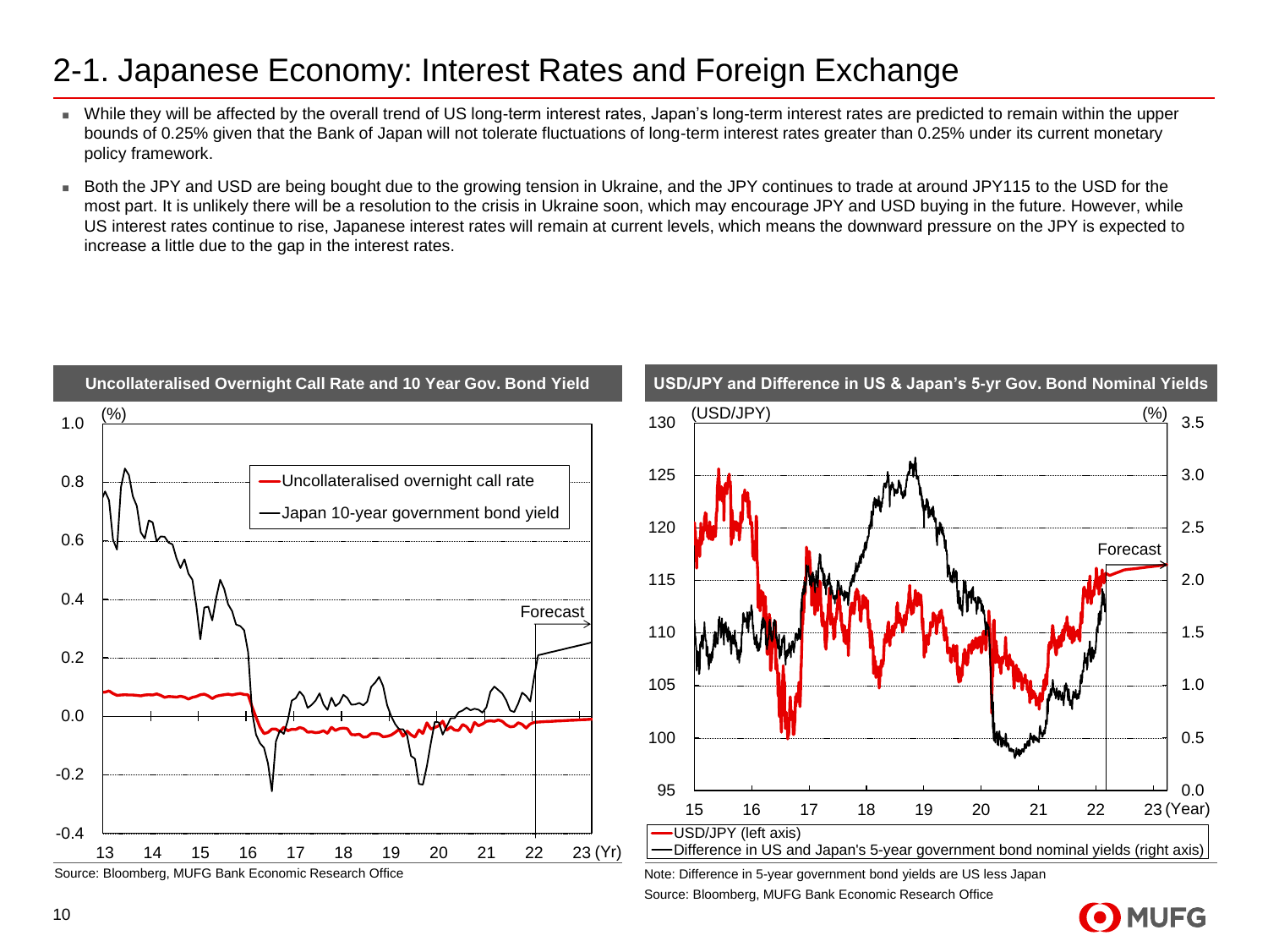### 2-2. US Economy: Overview

- In the October-December 2021 quarter, the US real GDP grew 7.0% QoQ annualised (second estimate), accelerating from a 2.3% rise in the previous quarter. The increase in consumer spending was rather limited, but inventory investment (change in private inventories) drove the GDP growth with a 4.9% point positive contribution as the worst period of supply constraints has passed.
- <sup>◼</sup> Economic recovery has slowed as the increase in COVID-19 cases from the Omicron variant exacerbated labour shortages (or delayed the recovery of labour supply), thus weighing down service consumption and production activity. In addition, government spending linked to the Infrastructure Investment and Jobs Act (enacted in November 2021) has been delayed as Congress has yet to pass the fiscal 2022 federal budget, and temporary funding continues.
- Still, as people adapt further to living with COVID-19, consumer spending will likely continue to recover steadily. Furthermore, as supply constraints ease, capital investment and inventory recovery will likely accelerate. Thus, we project the US real GDP will increase at a relatively high rate of 3.6% YoY in 2022. The Ukraine crisis could put upward pressures on inflation but overall impact to the US economy will likely be limited.



|                                                | <b>GDP Outlook by Calendar Year</b> |                   |                   |
|------------------------------------------------|-------------------------------------|-------------------|-------------------|
|                                                |                                     |                   | (YoY, %)          |
|                                                | 2020<br>(actual)                    | 2021<br>(outlook) | 2022<br>(outlook) |
| <b>Real GDP</b>                                | $-3.4$                              | 5.7               | 3.6               |
| <b>Personal consumption</b>                    | $-3.8$                              | 7.9               | 2.8               |
| <b>Residential investment</b>                  | 6.8                                 | 9.1               | -1.6              |
| Non-residential investment                     | $-5.3$                              | 7.4               | 5.9               |
| <b>Change in inventories</b><br>(contribution) | $-0.6$                              | 0.3               | 0.5               |
| <b>Government consumption</b><br>expenditure   | 2.5                                 | 0.5               | 2.6               |
| <b>Net exports (contribution)</b>              | $-0.3$                              | $-1.4$            | $-0.1$            |
| <b>Exports</b>                                 | $-13.6$                             | 4.6               | 8.9               |
| <b>Imports</b>                                 | $-8.9$                              | 14.0              | 6.4               |
| <b>Nominal GDP</b>                             | $-22$                               | 10.1              | 84                |

Source: Department of Commerce, MUFG Bank Economic Research Office Source: Department of Commerce, MUFG Bank Economic Research Office

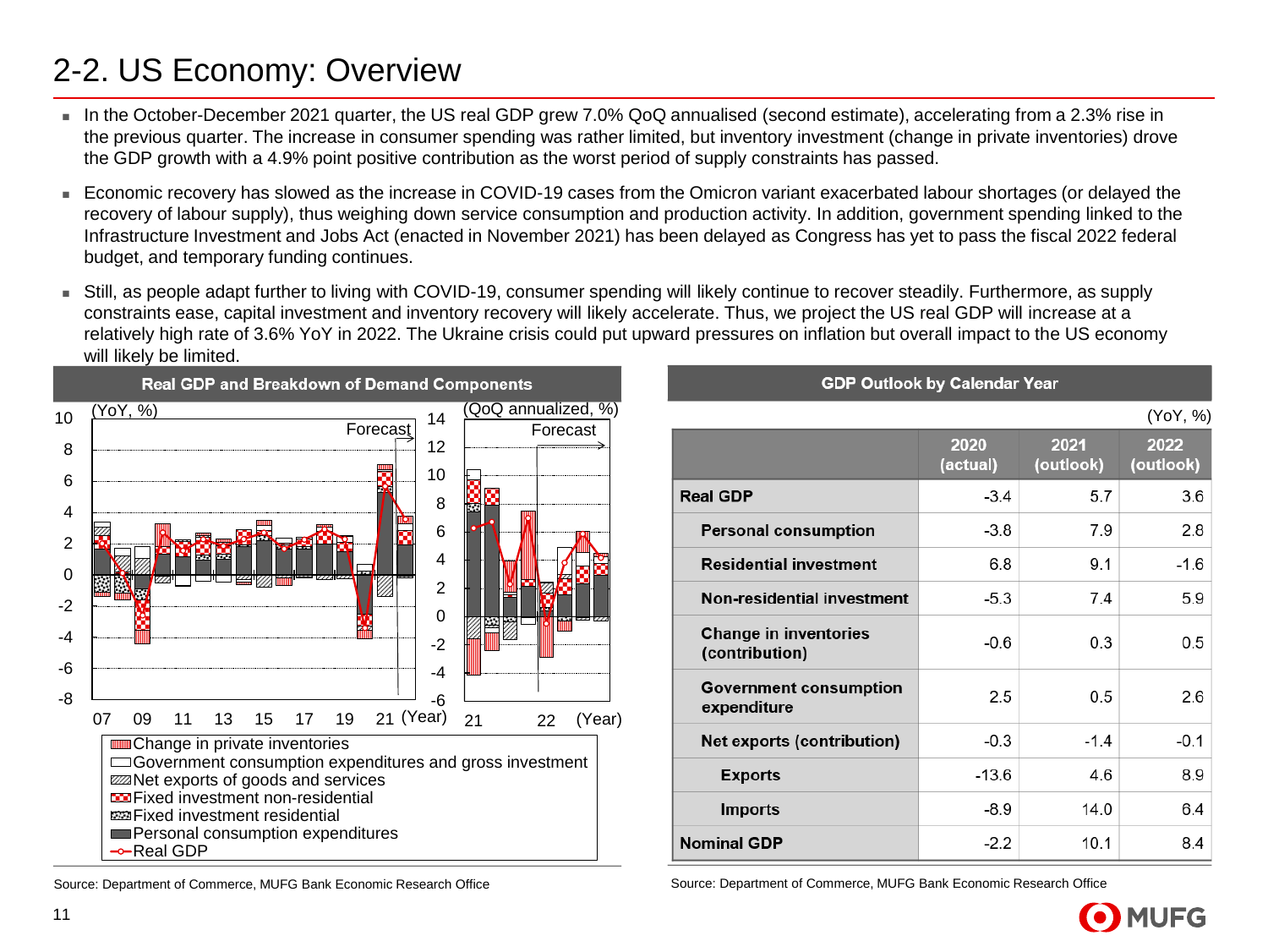### 2-2. US Economy: Monetary Policy - Interest Rate Hikes

- CPI accelerated to 7.5% YoY in January from December's 7.0%. While the worst period of supply constraints has passed, goods CPI accelerated on price increases for used cars and trucks, and services CPI also accelerated due to a tight labour market. As increases in energy prices run their course and supply constraints ease, inflation rate is expected to moderate gradually. Still, the CPI will likely remain well above 2% YoY at the end of 2022.
- While worsening of the Ukraine situation adds uncertainties to the economic and inflation outlook, Fed Chair Powell has indicated to Congress that the Fed will raise its policy rate by 25 basis points at the March FOMC, noting: "we are attentive to the risks of potential further upward pressure on inflation…from a number of factors." We project 25 basis point rate hikes at three FOMC meetings in a row, in March, May and June, and every three months thereafter, in September and December.



Source: Department of Commerce, Department of Labor, MUFG Bank Economic Research Office Source: Department of Commerce, Federal Reserve Bank of Richmond, Bloomberg,

MUFG Bank Economic Research Office

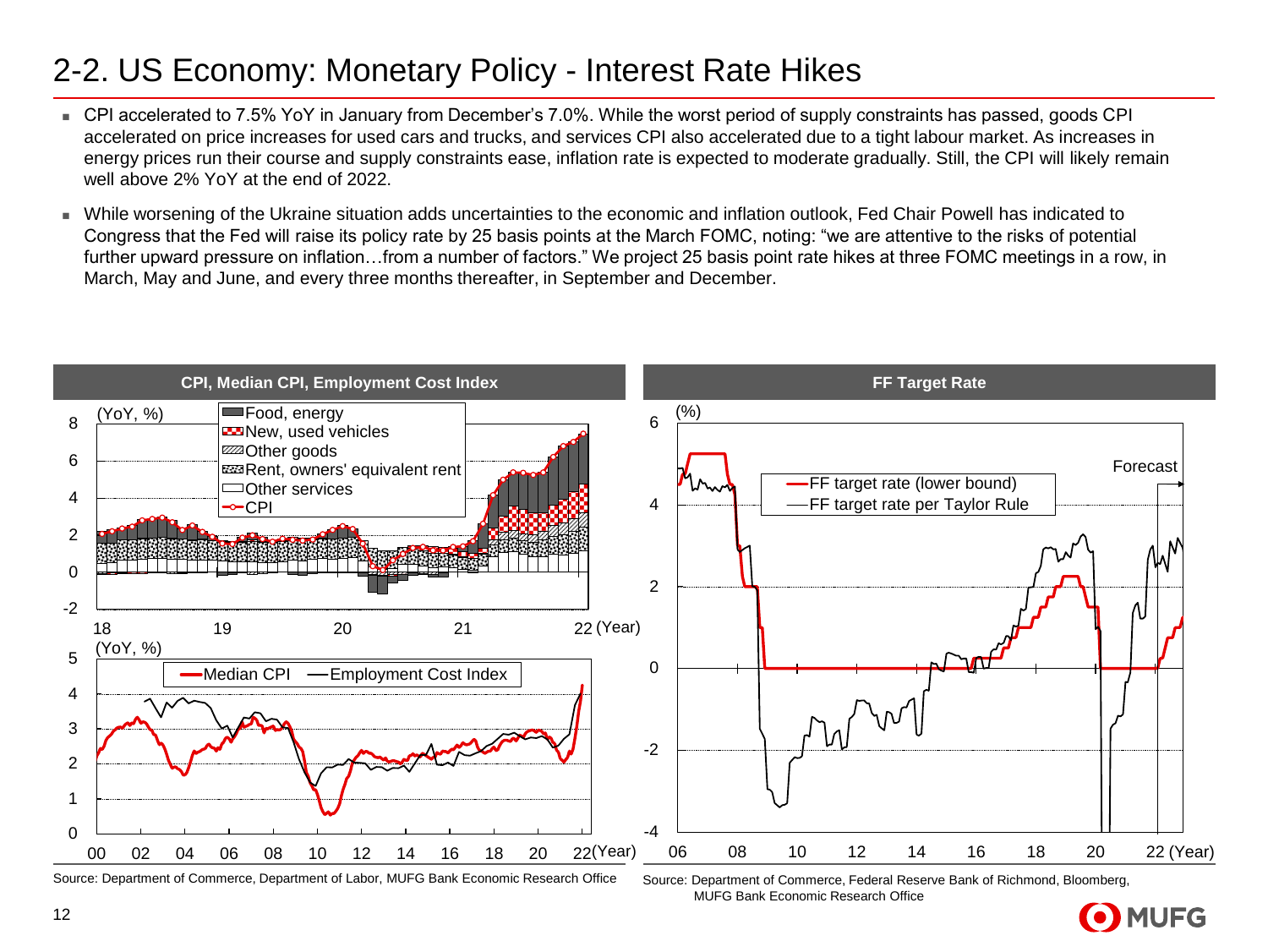### 2-2. US Economy: Monetary Policy - Balance Sheet Reduction

- In the Principles for Reducing the Size of the Federal Reserve's Balance Sheet publicised after the January FOMC, the committee indicated: 1) changes in the FF target rate is the primary means of adjusting the stance of monetary policy; 2) it will reduce the Fed's securities holdings by adjusting the amounts reinvested of principal payments received from securities held, 3) it will maintain securities holdings in amounts needed to implement monetary policy efficiently and effectively; and 4) it intends to hold primarily Treasury securities in the long run.
- Chair Powell said the pace of balance sheet reduction will likely be faster than in the last normalisation cycle, given the higher inflation, historically strong labour market, the larger size of the balance sheet, and the shorter maturity of securities held. The decisions on balance sheet reduction will likely be made in June (to be implemented in July), and the maximum pace of reduction will be gradually raised to USD 100 billion a month eventually (USD 60 billion Treasuries and USD 40 billion in agency mortgage-backed securities).
- Long-term interest rates have already priced in rate hikes to an extent, and the Fed's balance sheet assets will remain relatively large (the "stock effect"), so increases in the 10-year Treasury yield will likely be moderate.



Source: Federal Reserve Bank of New York, Bloomberg,

MUFG Bank Economic Research Office

Source: Federal Reserve Board, Bloomberg, MUFG Bank Economic Research Office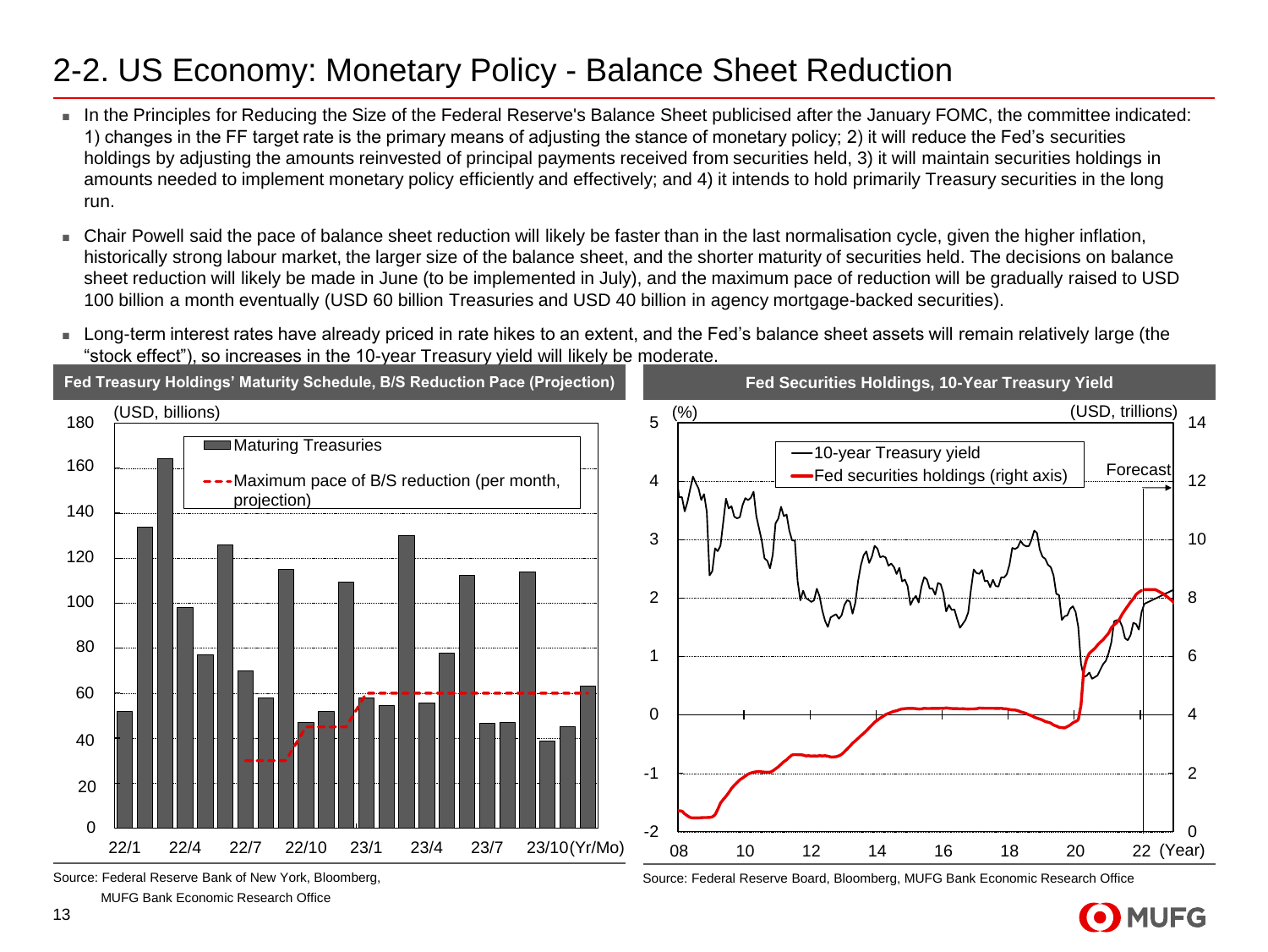### 2-3. European Economies: Eurozone

- Eurozone real GDP rose 0.3% QoQ (second estimate) in the October-December quarter last year the third consecutive quarter of positive growth. Although COVID-19 has continued to spread and the economy has decelerated, the overall trend of recovery has been maintained thanks to a balance of COVID-19 policies and economic activities.
- Restrictions on movement are expected to be relaxed further in many countries and supply constraints will ease gradually. The rise in commodity prices like oil and natural gas caused by worsening of the situation in Ukraine has become a source of downward pressure, yet assumptions at this time are that the impact will not cause a downturn in the recovery of the economy. The Eurozone is catching up from the deep slump it experienced due to the COVID-19 pandemic and the real GDP growth rate for 2022 is forecast to hit 3.5% YoY – higher than the potential growth rate.



Note: Expenditure breakdown for the October-December quarter has not yet been published. The figure shows an estimate by the Economic Research Office

Source: Eurostat, Office of National Statistics, MUFG Bank Economic Research Office

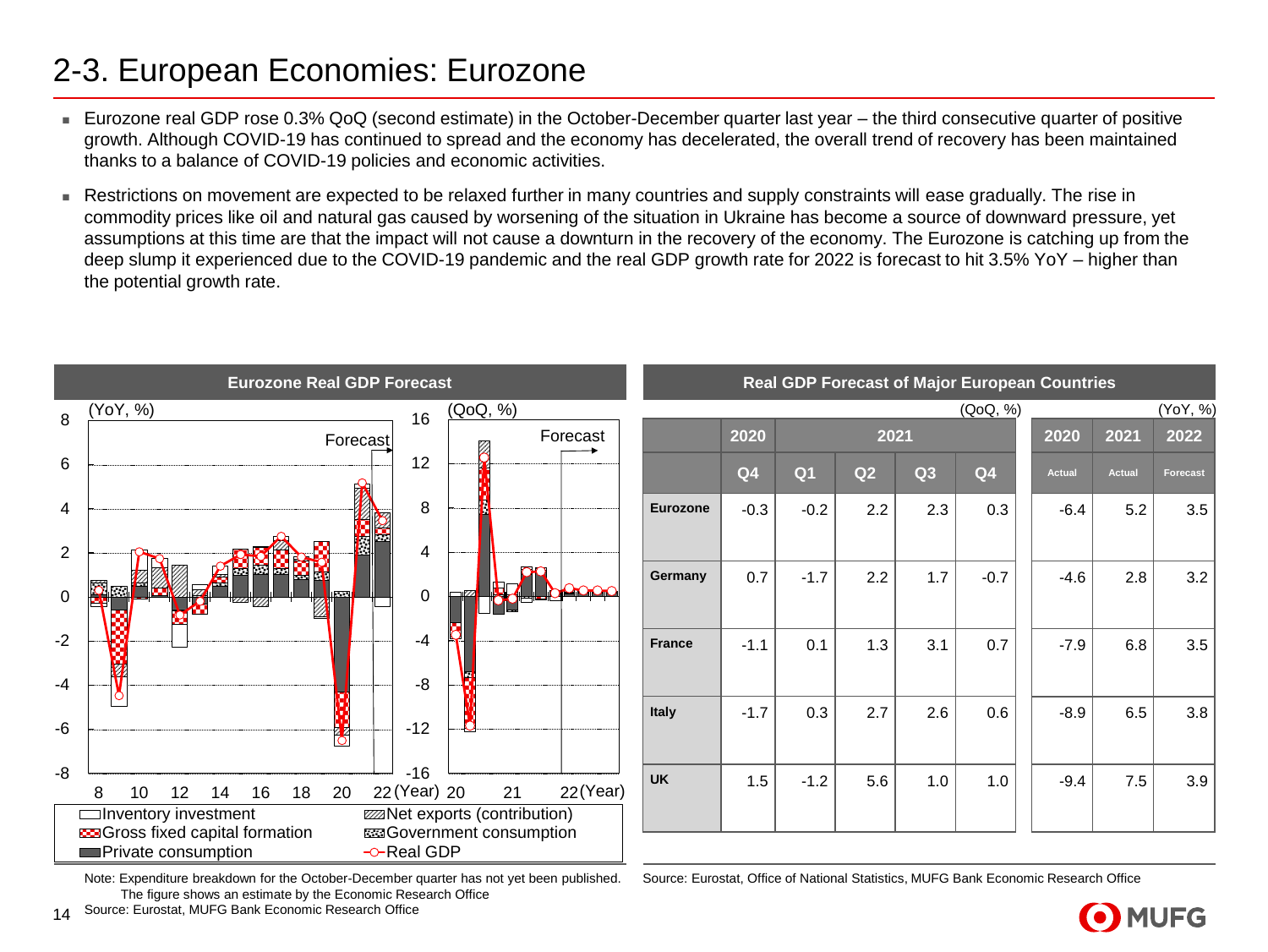### 2-3. European Economies: UK

- The real GDP growth rate (preliminary estimate) for the UK increased 1.0% QoQ in the October-December quarter last year the fourth consecutive quarter of growth. The background to this positive growth is the absence of stringent restrictions on movement, despite the rise in omicron cases, and maintenance of the balance between economic activities and COVID-19 policies.
- <sup>◼</sup> Although the rise in commodity prices caused by worsening of the situation in Ukraine will be a source of downward pressure, private consumption is forecast to maintain its upward trend thanks to further progress towards a state of living "with COVID-19" and a recovery of mobility. Industrial production is still below the level it was in 2019 before the pandemic, yet it continues to recover, and there are clear indications of an expansion of production, such as large improvements in investment intentions. The UK's real GDP growth rate is predicted to be 3.9% YoY in 2022.



Source: ONS, MUFG Bank Economic Research Office Source: ONS, MUFG Bank Economic Research Office

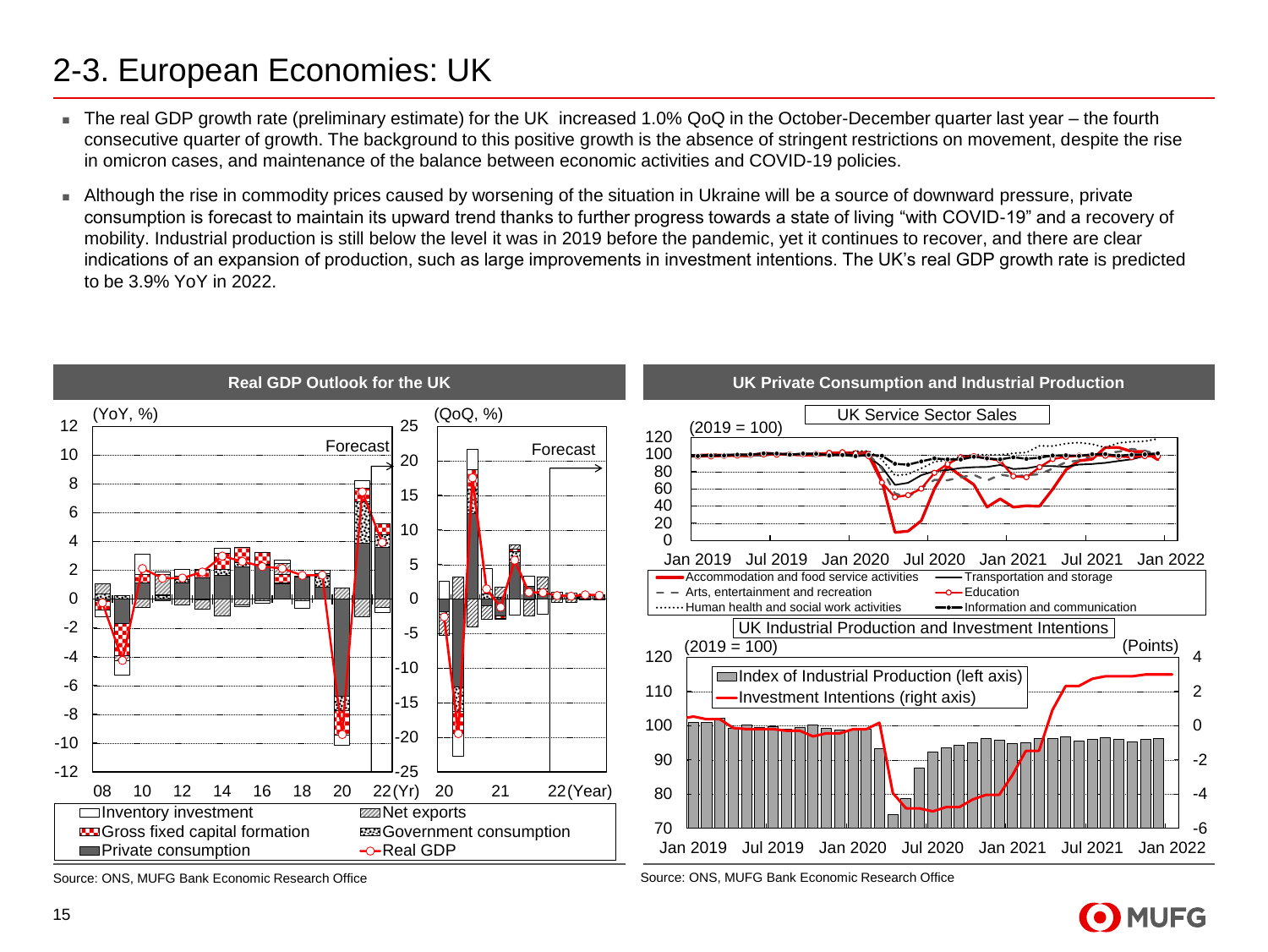### 2-4. Asian and the Australian Economies: China

- China's real GDP growth rate for the October-December quarter last year was 4.0% YoY. While there remains some weakness, the economy maintained some level of growth. Weaknesses in the real estate market and face-to-face services put downward pressure on the overall economy, whereas sales of automobiles and production picked up. Data for the whole of 2021 shows the economy expanded 8.1% YoY from the previous year (the target set at the National People's Congress in March last year was 6.0% YoY or over) and achieved a relatively high level of growth owing to a rebound from the slump caused by the pandemic.
- Downward pressure on private consumption from the strict "zero COVID" policy continues. Growth of retail sales was low in December last year, reaching only 1.7% YoY, and it is still decelerating. In addition, the number of travellers is either plateauing at low levels or decrasing owing to the restrictions on movement that have been imposed on many areas.
- Downward pressure on private consumption from the continued, strict "zero COVID" policy will remain and it is unlikely there will be a large increase in exports as there was last year owing to the decrease in demand for goods from strong growth and the shift in demand towards services. However, the real GDP growth rate is forecast to hold firm at 4.7% YoY in 2022 thanks to support from government policies targeting economic stability.



Note: The red line shows the trend of "Real GDP" from 2017 to 2019 Source: National Bureau of Statistics of China, MUFG Bank Economic Research Office



Note: "Retail sales" for January and February are the total of both months divided by two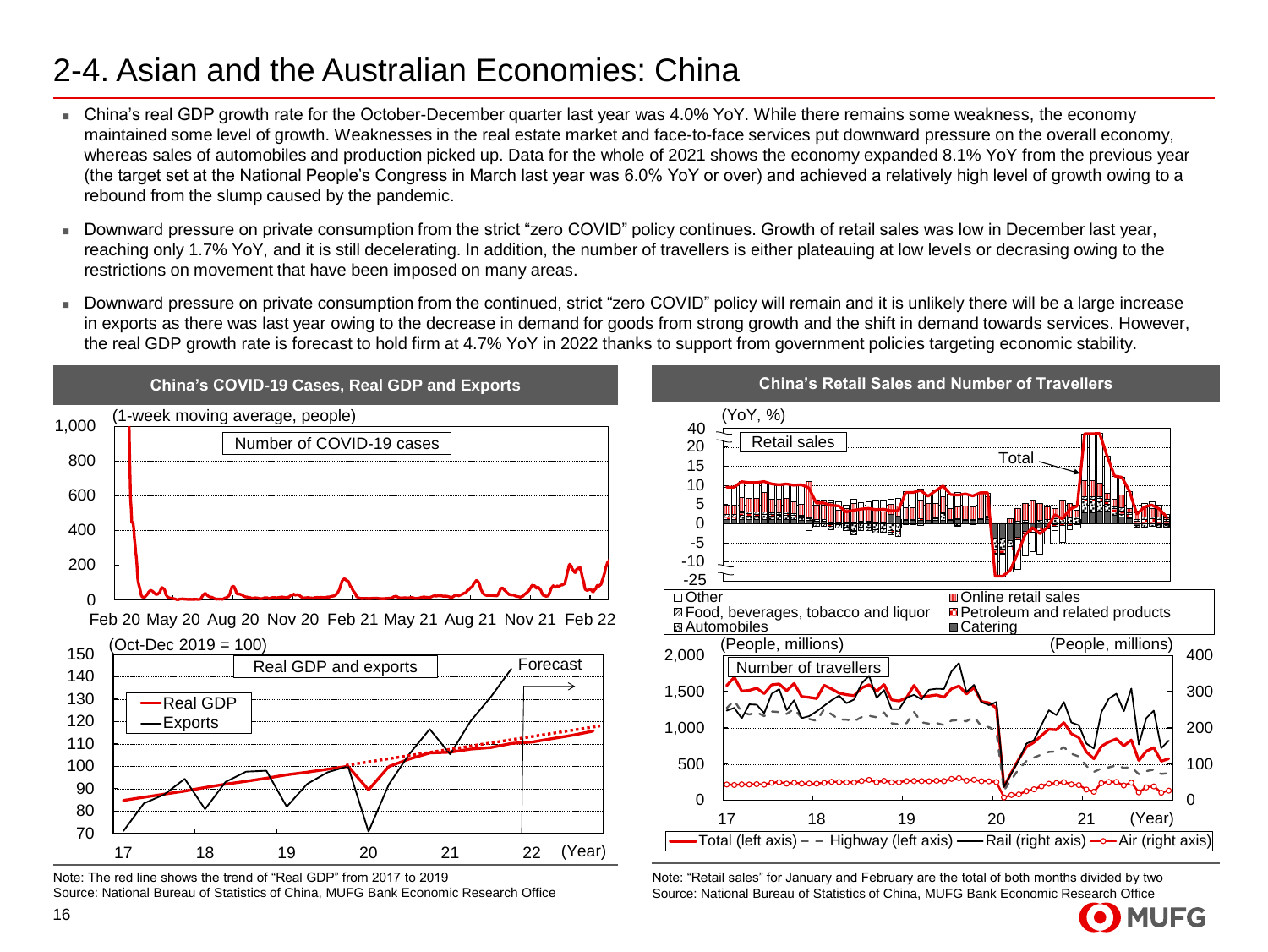#### 2-4. Asian and the Australian Economies: Other Asian Economies

- The real GDP growth rates for NIEs and ASEAN (total of five major countries) was 4.8% YoY and 4.7% YoY respectively for the October-December quarter last year. The spread of the delta variant calmed in NIEs and ASEAN and restrictions on movement were eased, resulting in a pick-up in growth, especially that of private consumption.
- The omicron variant is spreading in NIEs and ASEAN, but the decrease in mobility has been small and the impact on economies is limited. Economies are focused their policies on living "with COVID-19", and private consumption is expected to continue to recover owing to further easing of restrictions on movement in the future. In addition, exports are expected to remain firm thanks to an expansion of overseas economies.
- The current deterioration in the Ukraine situation will put downward pressure on economies through a rise in energy prices, but it is not expected to cause an economic downturn in Asian economies at this point in time. The real GDP growth rate in NIEs is forecast to continue at a robust pace of 3.3% YoY, even though the effects of the rebound to strong growth that occurred in 2021 from the slump caused by COVID-19 will have worn off. In ASEAN, however, recovery from the pandemic is slow. Nevertheless, the trend of recovery is finally expected to stabilise which, along with pentup demand, is predicted to lead to a higher level of growth than last year at 5.6% YoY.



Source: National statistics of each country, MUFG Bank Economic Research Office

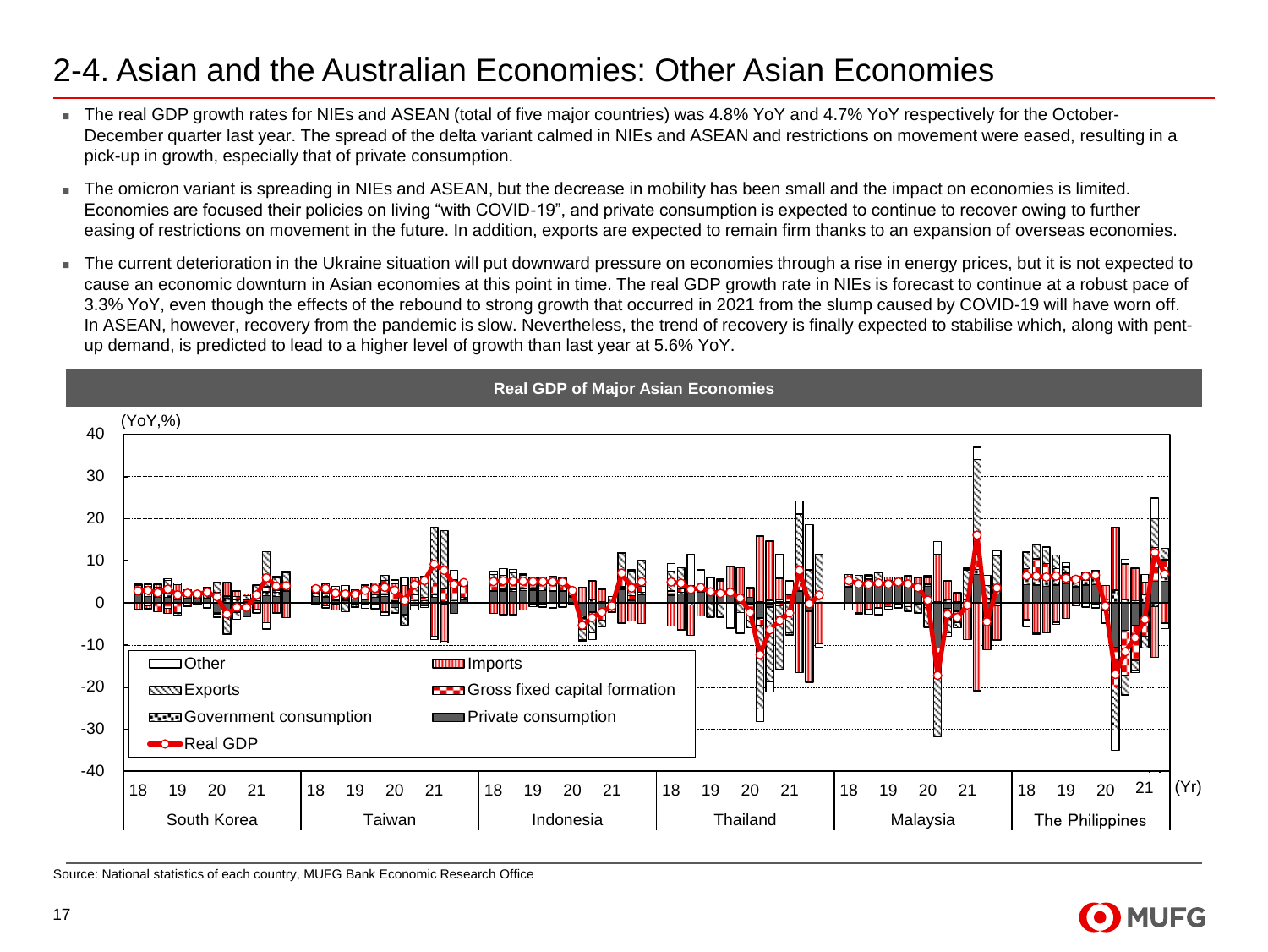## 2-5. Oil Prices: Supply

- The crisis in Ukraine has caused a great deal of uncertainty about the supply of oil in the future. Nevertheless, the West has not placed a full ban on the trade of energy with Russia and it appears unlikely that Russian-produced oil will be immediately barred from the global market.
- At its ministerial meeting in March, OPEC+ which includes Russia decided to maintain its plan to increase its output by 400,000 barrels per day each month (of which approximately 100,000 barrels are produced by Russia) in April too. In its public statement, OPEC+ acknowledged that "the current volatility is caused by … current geopolitical developments". It seems that OPEC+ considers its current planned production cuts to be appropriate for demand at present. However, trade with Russia has been constrained across the board by financial sections, which means this situation is unlikely to end without damage to the supply of Russian-produced oil. Another cause for concern is the apparent decrease in the production capacity of some oil-producing countries owing to insufficient investment in the past (the volume of oil output by OPEC+ is currently below its planned level).
- The number of working US oil rigs has recovered to around 70% of the level it was at before the pandemic. Nevertheless, shale oil companies are cautious about new investment owing to the trend towards decarbonisation, resulting in a fall in the number of DUC (drilled but uncompleted) and total rigs. The increase in US oil output is forecast to remain at a slow pace.



Source: IEA, BP, MUFG Bank Economic Research Office

Source: Baker Hughes, EIA, MUFG Bank Economic Research Office

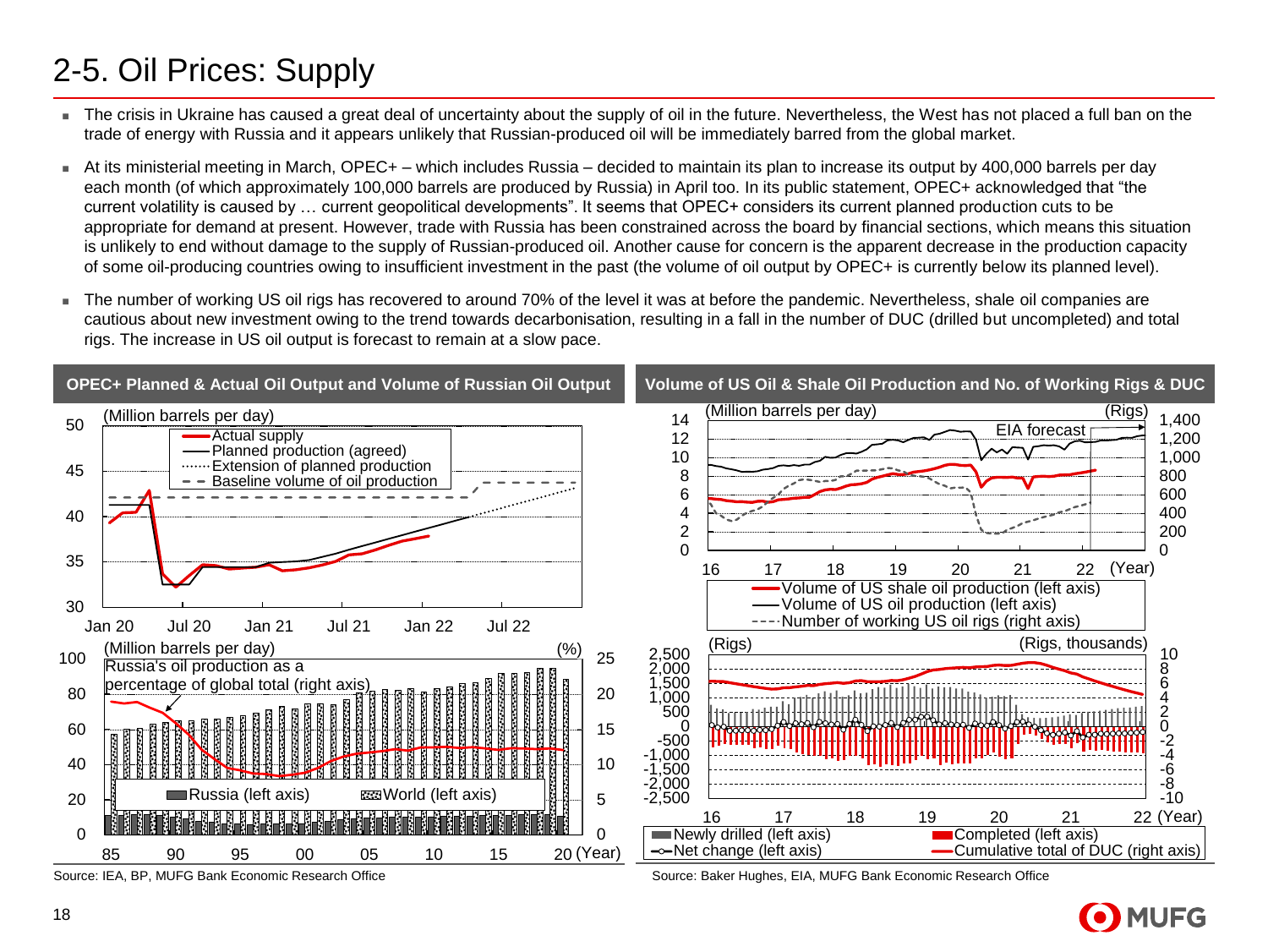#### 2-5. Oil Prices: Price Forecast

- Oil prices (WTI front month) have risen dramatically due to the situation in Ukraine amid an ongoing tightening between the supply and demand for oil. It is thought that markets do not yet see the need to factor in the risk that Russian-produced oil will be completely barred from the global market for the time being. However, markets will remain very sensitive to concerns about the supply of oil from Russia due to the impact of current sanctions against the country, and oil prices are expected to continue to be elevated.
- Risk factors going forwards include a significant strengthening of sanctions against Russia by Europe and the US (such as a ban on energy imports), the direction of talks to revive the Iran nuclear agreement, developments in the COVID-19 pandemic and countries' decarbonisation policies.
- The futures curve for WTI oil prices (1 month to 5 years) shows 1-year futures have risen by around USD15 and 5-year futures by around USD10 as geopolitical risks such as the growing tension surrounding Ukraine since the start of the year are factored in.

|                |                                           | <b>Oil Price Forecast</b> |                                     |               |          |                  |      |                                                       | <b>Oil Futures Curve</b>                       |       |       |
|----------------|-------------------------------------------|---------------------------|-------------------------------------|---------------|----------|------------------|------|-------------------------------------------------------|------------------------------------------------|-------|-------|
|                | <b>WTI future</b><br>(USD/barrel)         | YoY<br>$(\%)$             | <b>Brent future</b><br>(USD/barrel) | YoY<br>$(\%)$ | 120      | (USD per barrel) |      |                                                       |                                                |       |       |
| 2020 Q1        | 45.8                                      | $-16.6%$                  | 50.8                                | $-20.4%$      | 110      |                  |      |                                                       | -As of 2 March 2022<br>-As of 31 December 2021 |       |       |
| Q2             | 28.0                                      | $-53.3%$                  | 33.4                                | $-51.2%$      |          |                  |      |                                                       | $\rightarrow$ As of 30 November 2021           |       |       |
| Q <sub>3</sub> | 40.9                                      | $-27.5%$                  | 43.3                                | $-30.1%$      | 100      |                  |      |                                                       | As of 31 August 2021                           |       |       |
| Q4             | 42.7                                      | $-24.9%$                  | 45.3                                | $-27.5%$      |          |                  |      |                                                       |                                                |       |       |
| 2021 Q1        | 58.1                                      | 27.0%                     | 61.3                                | 20.7%         | 90       |                  |      |                                                       |                                                |       |       |
| Q2             | 66.1                                      | 136.1%                    | 69.1                                | 106.9%        | 80       |                  |      |                                                       |                                                |       |       |
| Q <sub>3</sub> | 70.5                                      | 72.3%                     | 73.2                                | 69.0%         |          |                  |      |                                                       |                                                |       |       |
| Q4             | 77.1                                      | 80.6%                     | 79.7                                | 76.0%         | 70       |                  |      |                                                       |                                                |       |       |
| 2022 Q1        | 93.0                                      | 60.0%                     | 96.0                                | 56.6%         |          |                  |      |                                                       |                                                |       |       |
| Q2             | 100.0                                     | 51.3%                     | 103.0                               | 49.1%         | 60       |                  |      |                                                       |                                                |       |       |
| Q3             | 95.0                                      | 34.7%                     | 98.0                                | 33.8%         | Forecast |                  |      |                                                       |                                                |       |       |
| Q4             | 90.0                                      | 16.7%                     | 93.0                                | 16.7%         | 50       |                  |      |                                                       |                                                |       |       |
|                |                                           |                           |                                     |               | 40       |                  |      |                                                       |                                                |       |       |
| 2020           | 39.3                                      | $-31.0%$                  | 43.2                                | $-32.7%$      |          | တ                | ∸    | $\mathsf{N}$                                          | ω                                              | 4     | Сŋ    |
| 2021           | 68.1                                      | 73.1%                     | 71.0                                | 64.2%         |          | months<br>month  | year | years                                                 | years                                          | years | years |
| 2022           | 94.5                                      | 38.8%                     | 97.5                                | 37.4%         |          |                  |      |                                                       |                                                |       |       |
|                | Note: Prices shown are average for period |                           |                                     |               |          |                  |      | Source: Bloomberg, MUFG Bank Economic Research Office |                                                |       |       |

Source: Bloomberg, MUFG Bank Economic Research Office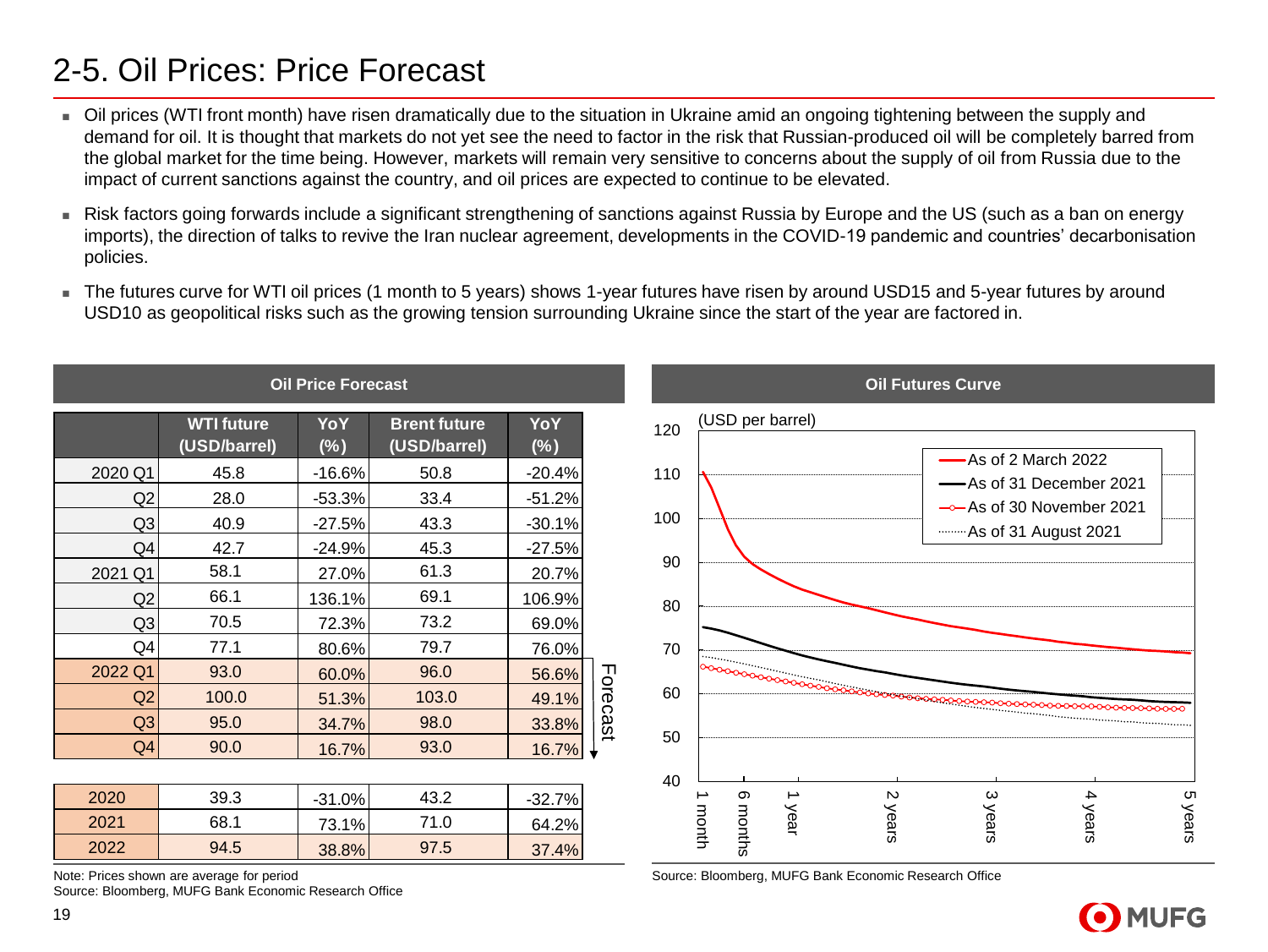|                 |               |          |        | World (weighted average of nominal GDP) |           |        |               |           |        | Americas                                | Europe |           |        |                         |        |        |        |        |
|-----------------|---------------|----------|--------|-----------------------------------------|-----------|--------|---------------|-----------|--------|-----------------------------------------|--------|-----------|--------|-------------------------|--------|--------|--------|--------|
|                 |               |          |        | Developed                               | Emerging! | Other  | Japan<br>(FY) | <b>US</b> |        | Central and South America (6 countries) |        |           |        | Eurozone (19 countries) |        |        | UK     | Russia |
|                 |               |          |        | countries                               | countries |        |               |           |        | Brazil                                  | Mexico | Argentina |        | <b>Germany</b>          | France | Italy  |        |        |
| Nominal GDP     | USD trillions |          | 132.0  | 51.1                                    | 52.8      | 28.1   | 5.3           | 20.9      | 8.1    | 3.2                                     | 2.4    | 0.9       | 15.9   | 4.5                     | 3.0    | 2.5    | 3.0    | 4.1    |
| (2019)          | $Japan = 100$ |          | 2.484  | 961                                     | 995       | 528    | 100           | 393       | 153    | 59                                      | 46     | 18        | 300    | 85                      | 57     | 46     | 56     | 77     |
| <b>Real GDP</b> | 2020          | Actual   | $-3.1$ | $-4.5$                                  | $-1.8$    | $-3.0$ | $-4.5$        | $-3.4$    | $-6.4$ | $-3.9$                                  | $-8.2$ | $-9.9$    | $-6.4$ | $-4.6$                  | $-7.9$ | $-8.9$ | $-9.4$ | $-3.0$ |
| <b>YoY, %</b>   | 2021          | Actual   | 5.9    | 5.2                                     | 6.9       | 5.5    | 2.5           | 5.7       | 6.1    | 4.5                                     | 4.8    | 9.4       | 5.2    | 2.8                     | 6.8    | 6.5    | 7.5    | 4.7    |
|                 | 2022          | Forecast | 4.0    | 3.5                                     | 4.4       | 4.2    | 3.1           | 3.6       | 1.4    | 0.8                                     | 1.5    | 0.0       | 3.5    | 3.2                     | 3.5    | 3.8    | 3.9    | $-2.0$ |
| <b>CPI</b>      | 2020          | Actual   | 3.2    | 0.7                                     | 3.8       | 6.5    | $-0.5$        | 1.2       | 7.1    | 3.2                                     | 3.4    | 42.0      | 0.3    | 0.4                     | 0.5    | $-0.1$ | 0.9    | 3.4    |
| (YoY, %)        | 2021          | Actual   | 4.4    | 3.1                                     | 3.7       | 8.2    | 0.0           | 4.7       | 10.7   | 8.3                                     | 5.7    | 48.1      | 2.6    | 3.2                     | 2.1    | 1.9    | 2.6    | 5.9    |
|                 | 2022          | Forecast | 4.8    | 4.1                                     | 4.6       | 6.6    | . 4           | 4.6       | 8.7    | 6.0                                     | 5.0    | 40.0      | 4.6    | 4.8                     | 3.8    | 4.7    | 6.3    | 12.0   |

#### **Forecast for the Global Economy**

|                                                                                                                                                        |               |                                                                                         |        | Developed                                                                                                                                                                                                                                                                                                                                                                                                                                                                                                                                                                                                                                                                                                                                                                                                                                 | Emerging  | Other  | (FY)                           | <b>US</b> |        | Central and South America (6 countries) |                     |                                         |        | Eurozone (19 countries) |        |         | <b>UK</b> |
|--------------------------------------------------------------------------------------------------------------------------------------------------------|---------------|-----------------------------------------------------------------------------------------|--------|-------------------------------------------------------------------------------------------------------------------------------------------------------------------------------------------------------------------------------------------------------------------------------------------------------------------------------------------------------------------------------------------------------------------------------------------------------------------------------------------------------------------------------------------------------------------------------------------------------------------------------------------------------------------------------------------------------------------------------------------------------------------------------------------------------------------------------------------|-----------|--------|--------------------------------|-----------|--------|-----------------------------------------|---------------------|-----------------------------------------|--------|-------------------------|--------|---------|-----------|
|                                                                                                                                                        |               |                                                                                         |        | countries                                                                                                                                                                                                                                                                                                                                                                                                                                                                                                                                                                                                                                                                                                                                                                                                                                 | countries |        |                                |           |        | <b>Brazil</b>                           | Mexico              | Argentina                               |        | Germany! France         |        | Italy   |           |
| Nominal GDP                                                                                                                                            | USD trillions |                                                                                         | 132.0  | 51.1                                                                                                                                                                                                                                                                                                                                                                                                                                                                                                                                                                                                                                                                                                                                                                                                                                      | 52.8      | 28.1   | 5.3                            | 20.9      | 8.1    | 3.2                                     | 2.4                 | 0.9                                     | 15.9   | 4.5                     | 3.0    | 2.5     | 3.0       |
| (2019)                                                                                                                                                 | $Japan = 100$ |                                                                                         | 2,484  | 961                                                                                                                                                                                                                                                                                                                                                                                                                                                                                                                                                                                                                                                                                                                                                                                                                                       | 995       | 528    | 100                            | 393       | 153    | 59                                      | 46                  | 18                                      | 300    | 85                      | 57     | 46      | 56        |
| <b>Real GDP</b>                                                                                                                                        | 2020          | Actual                                                                                  | $-3.1$ | $-4.5$                                                                                                                                                                                                                                                                                                                                                                                                                                                                                                                                                                                                                                                                                                                                                                                                                                    | $-1.8$    | $-3.0$ | $-4.5$                         | $-3.4$    | $-6.4$ | $-3.9$                                  | $-8.2$              | $-9.9$                                  | $-6.4$ | $-4.6$                  | $-7.9$ | $-8.9$  | $-9.4$    |
| YoY, %                                                                                                                                                 | 2021          | Actual                                                                                  | 5.9    | 5.2                                                                                                                                                                                                                                                                                                                                                                                                                                                                                                                                                                                                                                                                                                                                                                                                                                       | 6.9       | 5.5    | 2.5                            | 5.7       | 6.1    | 4.5                                     | 4.8                 | 9.4                                     | 5.2    | 2.8                     | 6.8    | 6.5     | 7.5       |
|                                                                                                                                                        | 2022          | Forecast                                                                                | 4.0    | 3.5                                                                                                                                                                                                                                                                                                                                                                                                                                                                                                                                                                                                                                                                                                                                                                                                                                       | 4.4       | 4.2    | 3.1                            | 3.6       | 1.4    | 0.8                                     | 1.5                 | 0.0                                     | 3.5    | 3.2                     | 3.5    | 3.8     | 3.9       |
| <b>CPI</b>                                                                                                                                             | 2020          | Actual                                                                                  | 3.2    | 0.7                                                                                                                                                                                                                                                                                                                                                                                                                                                                                                                                                                                                                                                                                                                                                                                                                                       | 3.8       | 6.5    | $-0.5$                         | 1.2       | 7.1    | 3.2                                     | 3.4                 | 42.0                                    | 0.3    | 0.4                     | 0.5    | $-0.1$  | 0.9       |
| (YoY, %)                                                                                                                                               | 2021          | Actual                                                                                  | 4.4    | 3.1                                                                                                                                                                                                                                                                                                                                                                                                                                                                                                                                                                                                                                                                                                                                                                                                                                       | 3.7       | 8.2    | 0.0                            | 4.7       | 10.7   | 8.3                                     | 5.7                 | 48.1                                    | 2.6    | 3.2                     | 2.1    | 1.9     | 2.6       |
|                                                                                                                                                        | 2022          | Forecast                                                                                | 4.8    | 4.1                                                                                                                                                                                                                                                                                                                                                                                                                                                                                                                                                                                                                                                                                                                                                                                                                                       | 4.6       | 6.6    | 1.4                            | 4.6       | 8.7    | 6.0                                     | 5.0                 | 40.0                                    | 4.6    | 4.8                     | 3.8    | 4.7     | 6.3       |
|                                                                                                                                                        |               |                                                                                         |        |                                                                                                                                                                                                                                                                                                                                                                                                                                                                                                                                                                                                                                                                                                                                                                                                                                           |           |        |                                |           |        | Asia and Oceania                        |                     |                                         |        |                         |        |         |           |
|                                                                                                                                                        |               |                                                                                         |        | Asia (11 countries and regions)                                                                                                                                                                                                                                                                                                                                                                                                                                                                                                                                                                                                                                                                                                                                                                                                           |           |        |                                |           |        |                                         |                     |                                         |        |                         |        |         |           |
|                                                                                                                                                        |               |                                                                                         |        |                                                                                                                                                                                                                                                                                                                                                                                                                                                                                                                                                                                                                                                                                                                                                                                                                                           | India     |        | NIEs (4 countries and regions) |           |        |                                         | ASEAN (5 countries) |                                         |        |                         |        |         | Australia |
|                                                                                                                                                        |               |                                                                                         |        | China                                                                                                                                                                                                                                                                                                                                                                                                                                                                                                                                                                                                                                                                                                                                                                                                                                     | (FY)      |        |                                |           |        | S. Korea Taiwan Hong Kong Singapore     |                     | Indonesia Thailand Malaysia Philippines |        |                         |        | Vietnam |           |
| Nominal GDP                                                                                                                                            | USD trillions |                                                                                         | 45.3   | 24.2                                                                                                                                                                                                                                                                                                                                                                                                                                                                                                                                                                                                                                                                                                                                                                                                                                      | 9.0       | 4.6    | 2.3                            | 1.3       | 0.4    | 0.6                                     | 7.5                 | 3.3                                     | 1.3    | 0.9                     | 0.9    | 1.1     | 1.3       |
| (2019)                                                                                                                                                 | Japan = $100$ |                                                                                         | 852    | 455                                                                                                                                                                                                                                                                                                                                                                                                                                                                                                                                                                                                                                                                                                                                                                                                                                       | 169       | 87     | 44                             | 25        | 8      | 11                                      | 140                 | 62                                      | 24     | 17                      | 17     | 20      | 25        |
| <b>Real GDP</b>                                                                                                                                        | 2020          | Actual                                                                                  | $-0.8$ | 2.3                                                                                                                                                                                                                                                                                                                                                                                                                                                                                                                                                                                                                                                                                                                                                                                                                                       | $-7.3$    | $-0.8$ | $-0.9$                         | 3.1       | $-6.1$ | $-5.4$                                  | $-3.4$              | $-2.1$                                  | $-6.1$ | $-5.6$                  | $-9.6$ | 2.9     | $-2.4$    |
| (YoY, %)                                                                                                                                               | 2021          | Actual                                                                                  | 7.0    | 8.1                                                                                                                                                                                                                                                                                                                                                                                                                                                                                                                                                                                                                                                                                                                                                                                                                                       | 9.5       | 5.3    | 4.0                            | 6.3       | 6.4    | 7.2                                     | 3.3                 | 3.7                                     | 1.6    | 3.1                     | 5.6    | 2.6     | 4.7       |
|                                                                                                                                                        | 2022          | Forecast                                                                                | 5.4    | 4.7                                                                                                                                                                                                                                                                                                                                                                                                                                                                                                                                                                                                                                                                                                                                                                                                                                       | 8.1       | 3.3    | 3.1                            | 3.4       | 3.2    | 4.2                                     | 5.6                 | 5.2                                     | 3.8    | 6.3                     | 6.8    | 7.6     | 4.0       |
| CPI                                                                                                                                                    | 2020          | Actual                                                                                  | 2.9    | 2.5                                                                                                                                                                                                                                                                                                                                                                                                                                                                                                                                                                                                                                                                                                                                                                                                                                       | 6.2       | 0.2    | 0.5                            | $-0.2$    | 0.3    | $-0.2$                                  | 1.4                 | 2.0                                     | $-0.8$ | $-1.1$                  | 2.6    | 3.1     | 0.8       |
| (YoY, %)                                                                                                                                               | 2021          | Actual                                                                                  | 2.1    | 0.9                                                                                                                                                                                                                                                                                                                                                                                                                                                                                                                                                                                                                                                                                                                                                                                                                                       | 5.1       | 2.2    | 2.5                            | 2.0       | 1.5    | 2.3                                     | 2.0                 | 1.6                                     | 1.2    | 2.5                     | 4.4    | 1.8     | 2.9       |
|                                                                                                                                                        | 2022          | Forecast                                                                                | 2.9    | 2.2                                                                                                                                                                                                                                                                                                                                                                                                                                                                                                                                                                                                                                                                                                                                                                                                                                       | 5.4       | 2.3    | 2.5                            | 1.9       | 2.0    | 2.5                                     | 2.8                 | 3.0                                     | 2.0    | 2.1                     | 3.4    | 3.4     | 2.7       |
|                                                                                                                                                        |               |                                                                                         |        |                                                                                                                                                                                                                                                                                                                                                                                                                                                                                                                                                                                                                                                                                                                                                                                                                                           |           |        |                                |           |        |                                         |                     |                                         |        |                         |        |         |           |
| Note: 1. "Real GDP" for 2021 for Brazil and Argentina are forecasts<br>Source: National statistics of each country, MUFG Bank Economic Research Office |               | 2. "Nominal GDP" is based on purchasing power parity<br>data based on the calendar year |        | 3. For "CPI", Japan is composite figure excluding fresh food, Eurozone and the UK are the EU standardised inflation rate (HICP)<br>4. Figures for Japan and India based on their financial years (April to following March) except Japan's nominal GDP<br>5. "World", "developed countries", "emerging countries" calculated using Japan data based on the calendar year, India data based on the fiscal year for nominal GDP only and other countries'<br>6. "Developed countries" is a total of Japan, NIEs (4 countries and regions), Australia, US, Eurozone (19 countries) and the UK. "Emerging countries" is a total of China, India, ASEAN<br>(5 countries), Central and South America (6 countries) and Russia<br>7. "Central and South America (6 countries)" is a total of Brazil, Mexico, Argentina, Colombia, Chile and Peru |           |        |                                |           |        |                                         |                     |                                         |        |                         |        |         |           |

- 5. "World", "developed countries", "emerging countries" calculated using Japan data based on the calendar year, India data based on the fiscal year for nominal GDP only and other countries' data based on the calendar year
- 6. "Developed countries" is a total of Japan, NIEs (4 countries and regions), Australia, US, Eurozone (19 countries) and the UK. "Emerging countries" is a total of China, India, ASEAN (5 countries), Central and South America (6 countries) and Russia

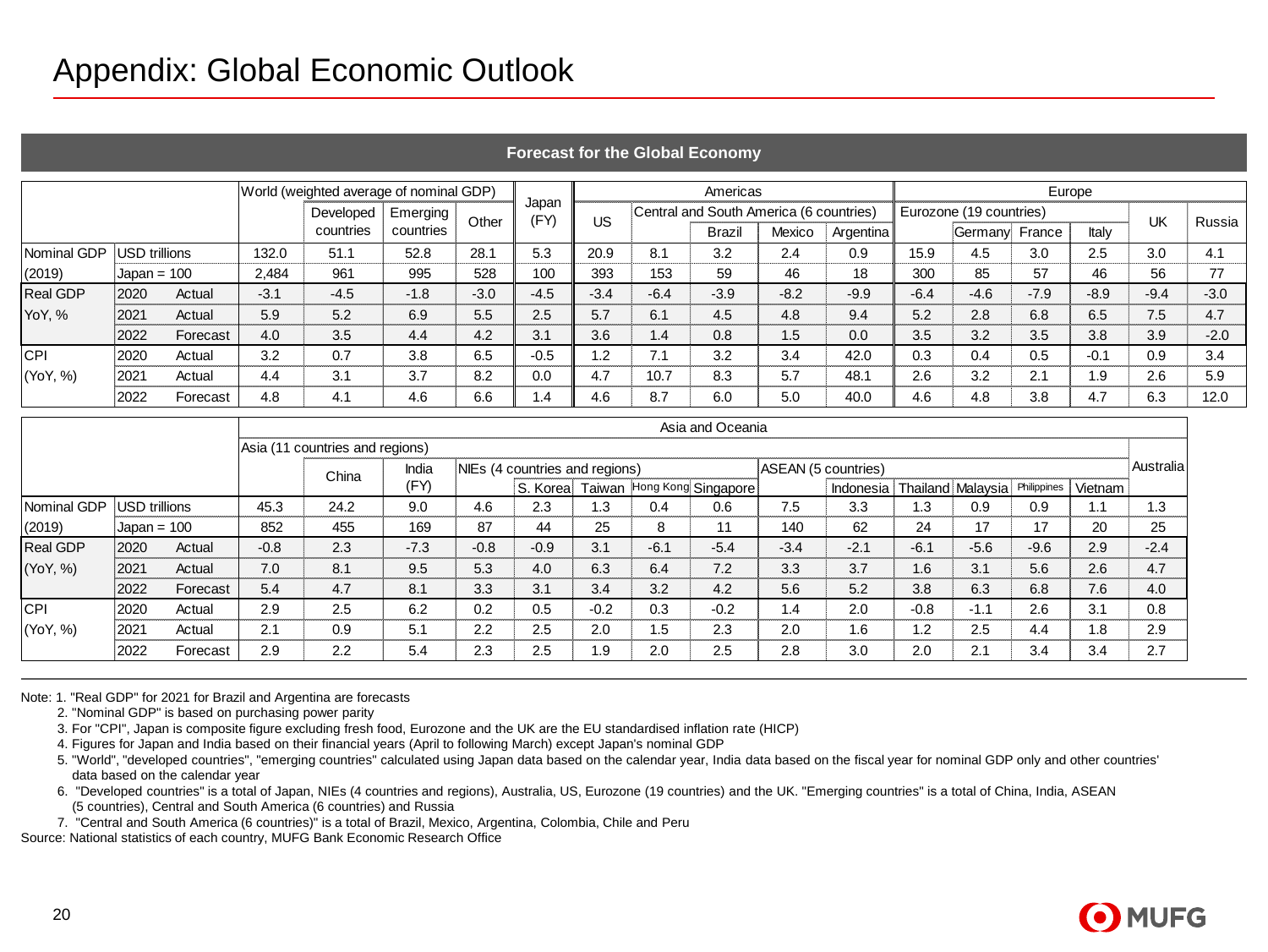#### Appendix: Outlook for the Japanese Economy and Financial Markets

| Appendix: Outlook for the Japanese Economy and Financial Markets |                                                                                                           |                   |                 |              |                |              |                  |               |                |            |            |            |                |                   |             |            |
|------------------------------------------------------------------|-----------------------------------------------------------------------------------------------------------|-------------------|-----------------|--------------|----------------|--------------|------------------|---------------|----------------|------------|------------|------------|----------------|-------------------|-------------|------------|
|                                                                  | Outlook for the Japanese Economy (First Preliminary Estimate of GDP Statistics for October-December 2021) |                   |                 |              |                |              |                  |               |                |            |            |            |                |                   |             |            |
|                                                                  |                                                                                                           |                   |                 |              |                |              |                  |               |                |            |            |            |                |                   |             |            |
|                                                                  |                                                                                                           | 2020              |                 |              |                | 2021         |                  |               | Forecast       | 2022       |            |            | 2023           |                   |             |            |
|                                                                  | O <sub>1</sub>                                                                                            | 2Q                | 3Q              | 4Q           | Q <sub>1</sub> | 2Q           | 3Q               | 4Q            | Q <sub>1</sub> | 2Q         | 3Q         | 4Q         | O <sub>1</sub> | FY2020            | FY2021      | FY2022     |
| . The Real Economy (QoQ annualized change)                       |                                                                                                           |                   |                 |              |                |              |                  |               |                |            |            |            |                |                   |             |            |
| Real GDP                                                         | 1.8                                                                                                       | $-28.2$           | 23.0            | 7.5          | $-2.1$         | 2.4          | $-2.7$           | 5.4           | $-0.1$         | 6.6        | 3.4        | 2.2        | 1.4            | $-4.5$            | 2.5         | 3.1        |
| <b>Private Consumption</b>                                       | 3.3                                                                                                       | $-30.3$           | 23.1            | 6.4          | $-3.1$         | 2.8          | $-3.7$           | 11.2          | $-2.0$         | 8.0        | 3.6        | 2.2        | 1.0            | $-5.4$            | 2.7         | 3.7        |
| <b>Housing Investment</b>                                        | $-18.2$                                                                                                   | $-0.2$            | $-17.4$         | $-0.3$       | 3.5            | 4.2          | $-6.3$           | $-3.7$        | $-2.4$         | 0.8        | $-0.4$     | $-0.6$     | $-0.6$         | $-7.8$            | - 1.4       | $-1.3$     |
| <b>Private Business Fixed Investment</b>                         | 11.3                                                                                                      | $-25.0$           | $-1.6$          | 4.9          | 1.6            | 8.2          | $-9.2$           | 1.6           | 6.1            | 8.2        | 5.3        | 3.2        | 3.2            | $-7.5$            | 1.5         | 4.4        |
| Business Inventory (Contribution)                                | $-0.2$                                                                                                    | 1.6               | $-1.8$          | $-0.8$       | 0.5            | 0.0          | 0.4              | $-0.5$        | 0.5            | 0.0        | 0.0        | 0.0        | 0.0            | $-0.2$            | $-0.1$      | 0.1        |
| <b>Government Expenditures</b>                                   | $-0.4$                                                                                                    | 4.2               | 7.9             | 3.8          | $-3.1$         | $-0.5$       | 0.9              | $-3.4$        | 0.5            | 2.2        | 1.9        | 1.6        | 1.3            | 3.0               | $-0.1$      | 1.0        |
| Public Investment                                                | $-3.7$                                                                                                    | 15.9              | 4.0             | 8.5          | $-6.4$         | $-12.7$      | $-11.4$          | $-12.4$       | $-7.8$         | 2.8        | 3.2        | 3.2        | 3.2            | 5.2               | $-7.9$      | $-1.6$     |
| Net Exports (Contribution)                                       | $-0.7$                                                                                                    | $-9.8$            | 11.2            | 3.1          | $-0.4$         | $-0.3$       | 0.4              | 0.8           | $-0.4$         | 0.3        | 0.1        | 0.1        | 0.0            | $-0.6$            | 1.0         | 0.2        |
| Exports<br>Imports                                               | $-17.3$<br>$-13.7$                                                                                        | $-54.4$<br>$-6.4$ | 39.9<br>$-25.3$ | 50.0<br>24.0 | 9.1<br>12.4    | 13.0<br>15.9 | $-1.1$<br>$-3.7$ | 3.9<br>$-1.1$ | 2.0<br>4.5     | 6.1<br>4.5 | 2.4<br>1.8 | 2.0<br>1.6 | 1.6<br>1.4     | $-10.5$<br>$-6.7$ | 12.5<br>6.3 | 3.1<br>2.2 |
| Nominal GDP                                                      | 2.8                                                                                                       | $-26.6$           | 22.2            | 5.2          | $-1.6$         | 0.9          | $-4.1$           | 2.0           | 3.3            | 5.8        | 6.4        | $-0.8$     | 6.4            | $-3.9$            | 1.3         | 3.6        |
| GDP Deflator (YoY)                                               | 0.9                                                                                                       | 1.4               | 1.1             | 0.2          | $-0.1$         | $-1.1$       | $-1.2$           | $-1.3$        | $-0.8$         | $-0.5$     | 0.7        | 0.6        | 1.1            | 0.6               | $-1.1$      | 0.5        |
| Industrial Production Index (QoQ)                                | 0.0                                                                                                       | $-16.8$           | 9.0             | 5.7          | 2.9            | 1.1          | $-3.7$           | 1.0           | 0.3            | 3.1        | 0.8        | 0.7        | 0.6            | $-9.5$            | 5.8         | 4.0        |
| Domestic Corporate Goods Price Index (YoY)                       | 0.6                                                                                                       | $-2.2$            | $-0.8$          | $-2.2$       | -0.3           | 4.6          | 6.1              | 8.8           | 8.5            | 6.0        | 4.4        | 2.9        | 0.8            | - 1.4             | 7.0         | 3.5        |
| Consumer Price Index (excl. fresh food, YoY)                     | 0.7                                                                                                       | $-0.1$            | $-0.3$          | $-0.9$       | $-0.5$         | $-0.6$       | 0.0              | 0.4           | 0.3            | 1.8        | 1.5        | 1.3        | 1.0            | $-0.5$            | $-0.0$      | 1.4        |
| 2. Balance of Payments                                           |                                                                                                           |                   |                 |              |                |              |                  |               |                |            |            |            |                |                   |             |            |
| Trade Balance (billion yen)                                      | 583                                                                                                       | $-1,472$          | 1,229           | 2,436        | 1.437          | 998          | $-211$           | $-544$        | $-700$         | $-1.857$   | $-1,524$   | $-2,119$   | $-570$         | 3.902             | $-457$      | $-6,069$   |
| Current Balance (billion yen)                                    | 4,410                                                                                                     | 1,697             | 3,623           | 5,922        | 4.626          | 4,719        | 2,832            | 3,183         | 2,743          | 1.589      | 2,067      | 1,714      | 3,368          | 16,302            | 13,476      | 8,738      |
| 3. Financial                                                     |                                                                                                           |                   |                 |              |                |              |                  |               |                |            |            |            |                |                   |             |            |
| Uncollateralized overnight call rate                             | 0.0                                                                                                       | 0.0               | $-0.1$          | 0.0          | 0.0            | $-0.0$       | $-0.0$           | 0.0           | 0.0            | 0.0        | 0.0        | 0.0        | 0.0            | 0.1               | 0.0         | 0.0        |
| Euro-Yen TIBOR (3-month rate)                                    | 0.1                                                                                                       | 0.1               | 0.1             | 0.1          | 0.1            | 0.1          | 0.1              | 0.1           | 0.1            | 0.1        | 0.1        | 0.1        | 0.1            | 0.1               | 0.1         | 0.1        |
| Newly Issued 10-Year Government Bonds Yield                      | 0.0                                                                                                       | 0.0               | 0.0             | 0.0          | 0.1            | 0.1          | 0.0              | 0.1           | 0.2            | 0.2        | 0.2        | 0.2        | 0.2            | 0.0               | 0.1         | 0.2        |
| Exchange Rate (USD/JPY)                                          | 109                                                                                                       | 108               | 106             | 104          | 106            | 109          | 110              | 114           | 115            | 116        | 116        | 116        | 116            | 106               | 112         | 116        |

Note: Uncollateralized overnight call rate is the average rate during the last month of the period. Euro-Yen TIBOR (3-month rate), Newly Issued 10-Year Government Bonds Yield and Exchange Rate (USD/JPY) are averages during the period.

Source: Various statistics, Bloomberg, MUFG Bank Economic Research Office

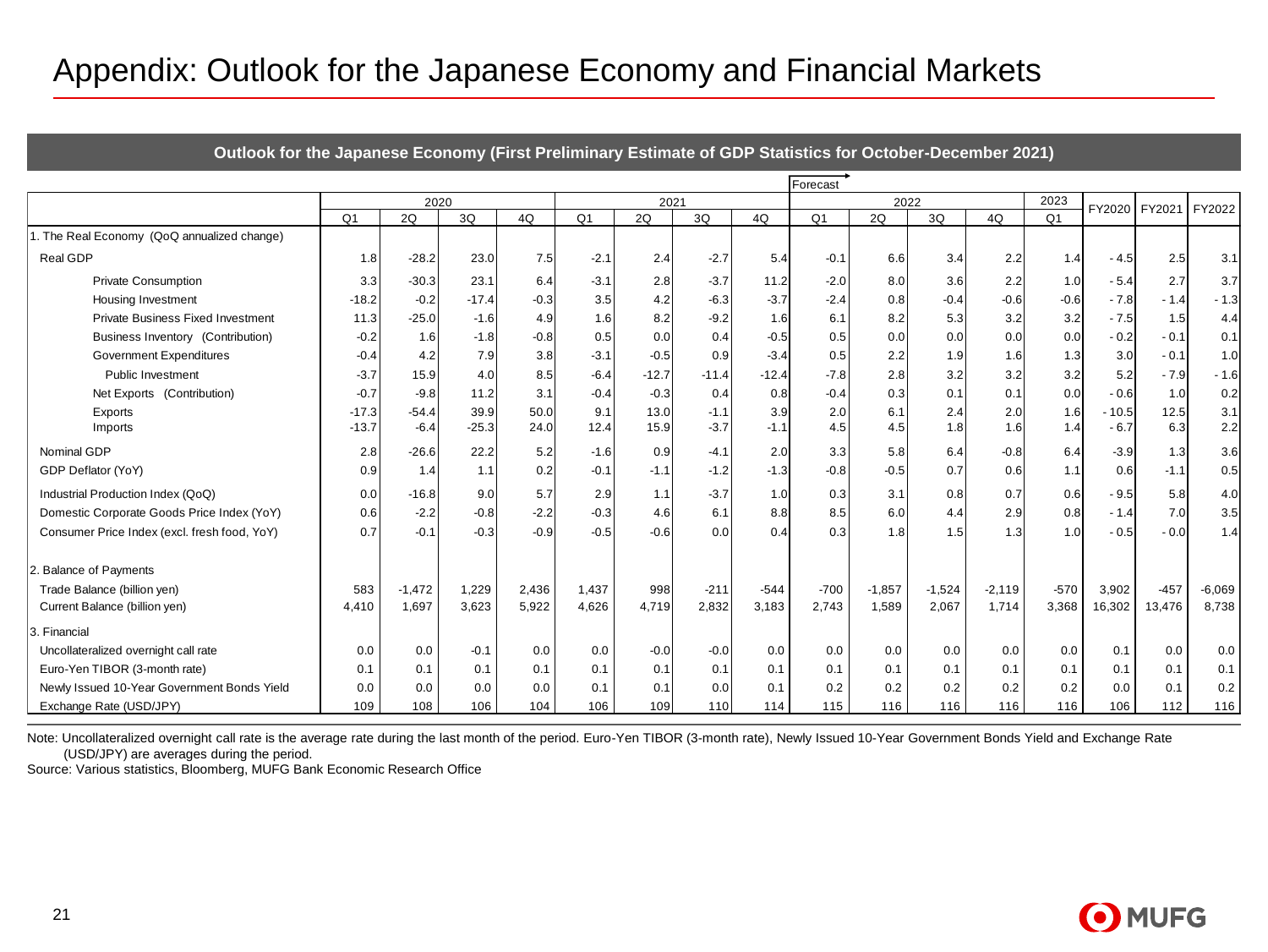| Appendix: Outlook for the US Economy and Financial Markets |            |            |            |           |            |                                   |            |           |            |            |            |                                                                                                                         |               |               |            |
|------------------------------------------------------------|------------|------------|------------|-----------|------------|-----------------------------------|------------|-----------|------------|------------|------------|-------------------------------------------------------------------------------------------------------------------------|---------------|---------------|------------|
|                                                            |            |            |            |           |            |                                   |            |           |            |            |            |                                                                                                                         |               |               |            |
|                                                            |            |            |            |           |            | <b>Outlook for the US Economy</b> |            |           |            |            |            |                                                                                                                         |               |               |            |
|                                                            |            |            |            |           |            |                                   |            |           | For ecast  |            |            |                                                                                                                         |               |               |            |
| 2020<br>2021<br>2022<br>2020<br>2021<br>2022               |            |            |            |           |            |                                   |            |           |            |            |            |                                                                                                                         |               |               |            |
|                                                            | $1 \sim 3$ | $4 \sim 6$ | $7 \sim 9$ | $10 - 12$ | $1 \sim 3$ | $4 \sim 6$                        | $7 \sim 9$ | $10 - 12$ | $1 \sim 3$ | $4 \sim 6$ | $7 \sim 9$ | $10 - 12$                                                                                                               | (Actual)      | (Forecast)    | (Forecast) |
| 1. Main Economic Indicators                                |            |            |            |           |            |                                   |            |           |            |            |            |                                                                                                                         |               |               |            |
| Real GDP (QoQ annualized, %)                               | $-5.1$     | $-31.2$    | 33.8       | 4.5       | 6.3        | 6.7                               | 2.3        | 7.0       | $-0.5$     | 3.8        | 5.9        | 4.2                                                                                                                     | $-3.4$        | 5.7           | 3.6        |
| Personal Consumption Expenditures                          | $-6.9$     | $-33.4$    | 41.4       | 3.4       | 11.4       | 12.0                              | 2.0        | 3.1       | 0.6        | 2.2        | 3.3        | 4.2                                                                                                                     | $-3.8$        | 7.9           | 2.8        |
| Fixed Investment (Residential)                             | 20.3       | $-30.8$    | 60.0       | 34.4      | 13.3       | $-11.7$                           | $-7.7$     | 1.0       | 8.2        | $-9.0$     | $-1.7$     | 0.0                                                                                                                     | 6.8           | 9.1           | $-1.6$     |
| Fixed Investment (Nonresidential)                          | $-8.1$     | $-30.3$    | 18.7       | 12.5      | 12.9       | 9.2                               | 1.6        | 3.1       | 6.8        | 7.9        | 8.5        | 5.5                                                                                                                     | $-5.3$        | 7.4           | 5.9        |
| Changes in Business Inventories (Contribution)             | $-0.5$     | $-4.0$     | 6.8        | 1.1       | $-2.6$     | $-1.3$                            | 2.2        | 4.9       | $-2.9$     | $-0.7$     | 1.5        | 0.2                                                                                                                     | $-0.6$        | 0.3           | 0.5        |
| Government Expenditures                                    | 3.7        | 3.9        | $-2.1$     | $-0.5$    | 4.2        | $-2.0$                            | 0.9        | $-2.6$    | 0.5        | 11.6       | 5.7        | 3.1                                                                                                                     | 2.5           | 0.5           | 2.6        |
| Net Exports (Contribution)                                 | $-0.1$     | 1.5        | $-3.3$     | $-1.7$    | $-1.6$     | $-0.2$                            | $-1.3$     | $-0.1$    | 0.7        | 0.3        | $-0.2$     | $-0.3$                                                                                                                  | $-0.3$        | $-1.4$        | $-0.1$     |
| Exports                                                    | $-16.3$    | $-59.9$    | 54.5       | 22.5      | $-2.9$     | 7.6                               | $-5.3$     | 23.6      | 10.3       | 8.0        | 5.4        | 4.1                                                                                                                     | $-13.6$       | 4.6           | 8.9        |
| Imports                                                    | $-13.1$    | $-53.1$    | 89.2       | 31.3      | 9.3        | 7.1                               | 4.7        | 17.6      | 2.9        | 3.7        | 4.6        | 4.3                                                                                                                     | $-8.9$        | 14.0          | 6.4        |
| Domestic Private End User Demand                           | $-6.2$     | $-32.8$    | 38.0       | 6.0       | 11.8       | 10.4                              | 1.5        | 3.0       | 1.9        | 2.7        | 4.0        | 4.3                                                                                                                     | $-3.7$        | 7.9           | 3.1        |
| Nominal GDP (QoQ annualized, %)                            | $-3.9$     | $-32.4$    | 38.7       | 6.6       | 10.9       | 13.2                              | 8.5        | 14.6      | 6.2        | 5.9        | 6.8        | 5.9                                                                                                                     | $-2.2$        | 10.1          | 8.4        |
| Industrial Production (QoQ annualized, %)                  | $-6.7$     | $-42.4$    | 44.5       | 8.2       | 4.0        | 6.5                               | 3.3        | 4.4       | 0.8        | 1.6        | 2.2        | 1.0                                                                                                                     | $-7.2$        | 5.5           | 2.5        |
| Unemployment Rate (%)                                      | 3.8        | 13.0       | 8.8        | 6.8       | 6.2        | 5.9                               | 5.1        | 4.2       | 4.0        | 3.9        | 3.9        | 3.9                                                                                                                     | 8.1           | 5.4           | 3.9        |
| Producer Price Index (YoY, %)                              | 1.1        | $-1.1$     | $-0.1$     | 0.8       | 2.9        | 7.0                               | 8.5        | 9.5       | 9.5        | 7.1        | 4.6        | 3.1                                                                                                                     | 0.2           | 7.0           | 6.1        |
| Consumer Price Index (YoY, %)                              | 2.1        | 0.4        | 1.2        | 1.2       | 1.9        | 4.8                               | 5.3        | 6.7       | 7.5        | 6.2        | 4.7        | 3.1                                                                                                                     | 1.2           | 4.7           | 5.4        |
| 2. Balance of Payments                                     |            |            |            |           |            |                                   |            |           |            |            |            |                                                                                                                         |               |               |            |
| Trade Balance (hundred million dollars)                    | $-2,003$   | $-2,233$   | $-2,454$   | $-2,531$  | $-2,670$   | $-2,678$                          | $-2,730$   | $-2,829$  | $-3,149$   | $-3,173$   | $-3,158$   | $-3,148$                                                                                                                | $-9,220$      | $-10,907$     | $-12,628$  |
| Current Account (hundred million dollars)                  | $-1,148$   | $-1,539$   | $-1,724$   | $-1,751$  | $-1,894$   | $-1,983$                          | $-2,148$   | $-2,421$  | $-2,481$   | $-2,524$   | $-2,499$   | $-2,480$                                                                                                                | $-6,161$      | $-8,446$      | $-9,984$   |
|                                                            |            |            |            |           |            |                                   |            |           |            |            |            |                                                                                                                         |               |               |            |
| 3. Financial Indicators                                    |            |            |            |           |            |                                   |            |           |            |            |            |                                                                                                                         |               |               |            |
| FF Rate Target (%)                                         |            |            |            |           |            |                                   |            |           |            |            |            | 0.00-0.25 0.00-0.25 0.00-0.25 0.00-0.25 0.00-0.25 0.00-0.25 0.00-0.25 0.00-0.25 0.00-0.25 0.50-0.75 0.75-1.00 1.00-1.25 | $0.00 - 0.25$ | $0.00 - 0.25$ | 1.00-1.25  |
| Euro Dollar (3M) (%)                                       | 1.5        | 0.6        | 0.3        | 0.2       | 0.2        | 0.2                               | 0.1        | 0.2       | 0.4        | 0.8        | 1.1        | 1.4                                                                                                                     | 0.7           | 0.2           | 0.9        |
| 10-year Treasury Note's Yield (%)                          | 1.4        | 0.7        | 0.7        | 0.9       | 1.6        | 1.6                               | 1.3        | 1.5       | 1.9        | 2.0        | 2.0        | 2.1                                                                                                                     | 0.9           | 1.5           | 2.0        |

Note: FF Rate Targets is end-of-period figures, Euro Dollar (3M) and 10-year Note's Yield are averages for periods

Source: Various reports, Bloomberg, MUFG Bank Economic Research Office

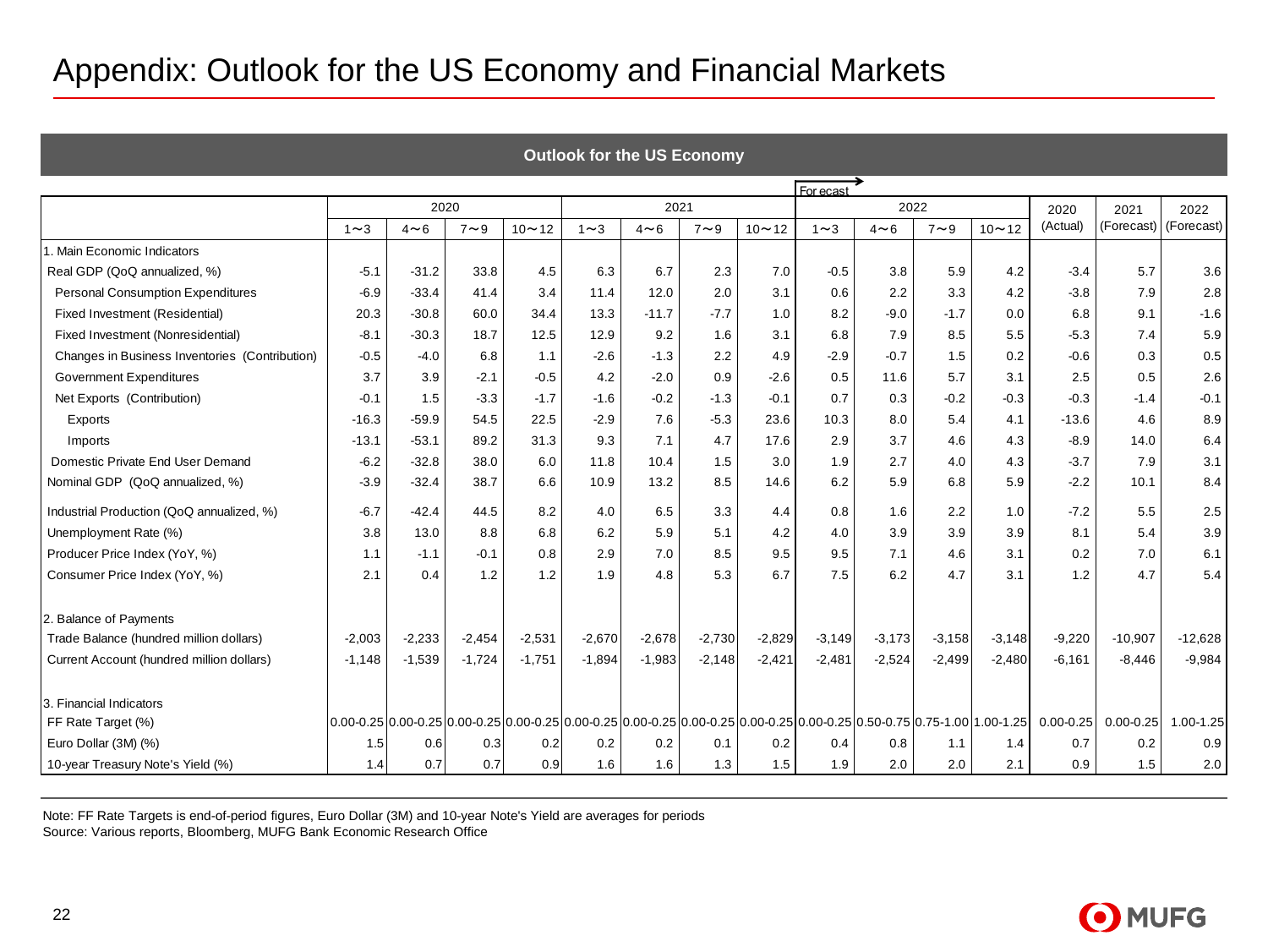#### Appendix: Outlook for the European Economies and Financial Markets

|  | <b>Outlook for European Economies</b> |
|--|---------------------------------------|
|--|---------------------------------------|

#### 1. Overview

|           |          | Real GDP growth rate<br>(YoY, %) |            |          | <b>CPI</b><br>(YoY, %) |            | <b>Current Account</b><br>(USD billions) |          |            |  |  |
|-----------|----------|----------------------------------|------------|----------|------------------------|------------|------------------------------------------|----------|------------|--|--|
|           | 2020     | 2021                             | 2022       | 2020     | 2021                   | 2022       | 2020                                     | 2021     | 2022       |  |  |
|           | (Actual) | (Actual)                         | (Forecast) | (Actual) | (Actual)               | (Forecast) | (Actual)                                 | (Actual) | (Forecast) |  |  |
| Eurozone  | $-6.4$   | 5.2                              | 3.5        | 0.3      | 2.6                    | 4.6        | 2546                                     | 2951     | 2735       |  |  |
| Germany   | $-4.6$   | 2.8                              | 3.2        | 0.41     | 3.2                    | 4.8        | 2647                                     | 2919     | 2675       |  |  |
| France    | $-7.9$   | 6.8                              | 3.5        | 0.5      | 2.1                    | 3.8        | $-501$                                   | $-314$   | $-879$     |  |  |
| Italy     | $-8.9$   | 6.5                              | 3.8        | $-0.1$   | 1.9                    | 4.7        | 669                                      | 647      | 892        |  |  |
| <b>UK</b> | $-9.4$   | 7.5                              | 3.9        | 0.9      | 2.6                    | 6.3        | $-949$                                   | $-953$   | $-1014$    |  |  |
| Russia    | $-3.0$   | 4.7                              | $-2.0$     | 3.4      | 5.9                    | 12.0       | 339                                      | 594      | 558        |  |  |

| 2. Forecast by Demand Component     |          |          |            |          |          | (YoY, %)   |
|-------------------------------------|----------|----------|------------|----------|----------|------------|
|                                     | Eurozone |          |            | UK       |          |            |
|                                     | 2020     | 2021     | 2022       | 2020     | 2021     | 2022       |
|                                     | (Actual) | (Actual) | (Forecast) | (Actual) | (Actual) | (Forecast) |
| Nominal GDP                         | $-4.9$   | 6.9      | 5.5        | $-3.8$   | 7.4      | 5.9        |
| <b>Real GDP</b>                     | $-6.4$   | 5.2      | 3.5        | $-9.4$   | 7.5      | 3.9        |
| Contribution by domestic demand     | $-6.2$   | 3.8      | 2.8        | $-10.2$  | 8.7      | 4.5        |
| Contribution by foreign demand      | $-0.2$   | 1.4      | 0.7        | 0.8      | $-1.2$   | $-0.6$     |
| Private consumption                 | $-8.0$   | 3.6      | 4.8        | $-10.5$  | 6.1      | 5.7        |
| Government consumption              | 1.2      | 3.8      | 1.4        | $-5.4$   | 14.5     | 4.3        |
| Gross fixed capital formation       | $-7.3$   | 3.5      | 1.4        | $-9.4$   | 5.3      | 4.5        |
| Inventory investment (contribution) | $-0.6$   | 0.1      | $-0.4$     | $-0.7$   | 0.6      | $-0.3$     |
| Exports                             | $-9.4$   | 9.8      | 4.8        | $-13.9$  | $-1.1$   | 4.9        |
| <b>Imports</b>                      | $-9.3$   | 7.3      | 3.8        | $-15.9$  | 3.0      | 6.8        |

Note: 1. "Eurozone" is total of 19 countries - Germany, France, Italy, Ireland, Estonia, Austria, The Netherlands, Cyprus, Greece, Spain, Slovakia, Slovenia,

Finland, Belgium, Portugal, Malta, Luxembourg, Lithuania

2. "CPI" is the standardised inflation rate for the EU (HICP)

Source: Eurostat, UK Office for National Statistics, MUFG Bank Economic Research Office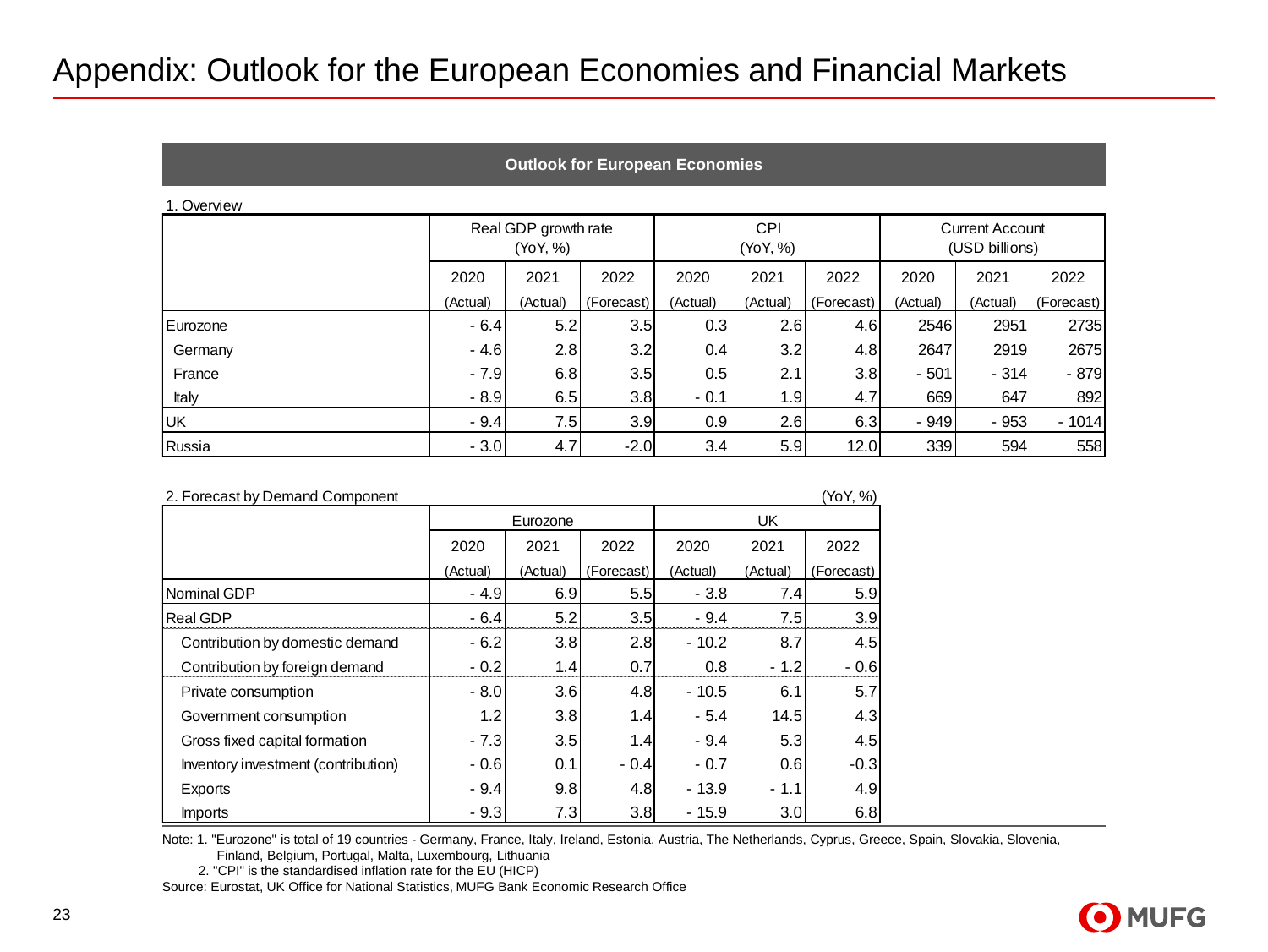- •**This report is intended for information purposes only and shall not be construed as solicitation to take any action. In taking any action, each reader is requested to do so on the basis of their own judgment.**
- •**This report is based on information believed to be reliable, but we do not guarantee its accuracy. The contents of the report may be revised without advance notice.**
- •**This report is a literary work protected by the copyright act. No part of this report may be reproduced in any form without express statement of its source.**